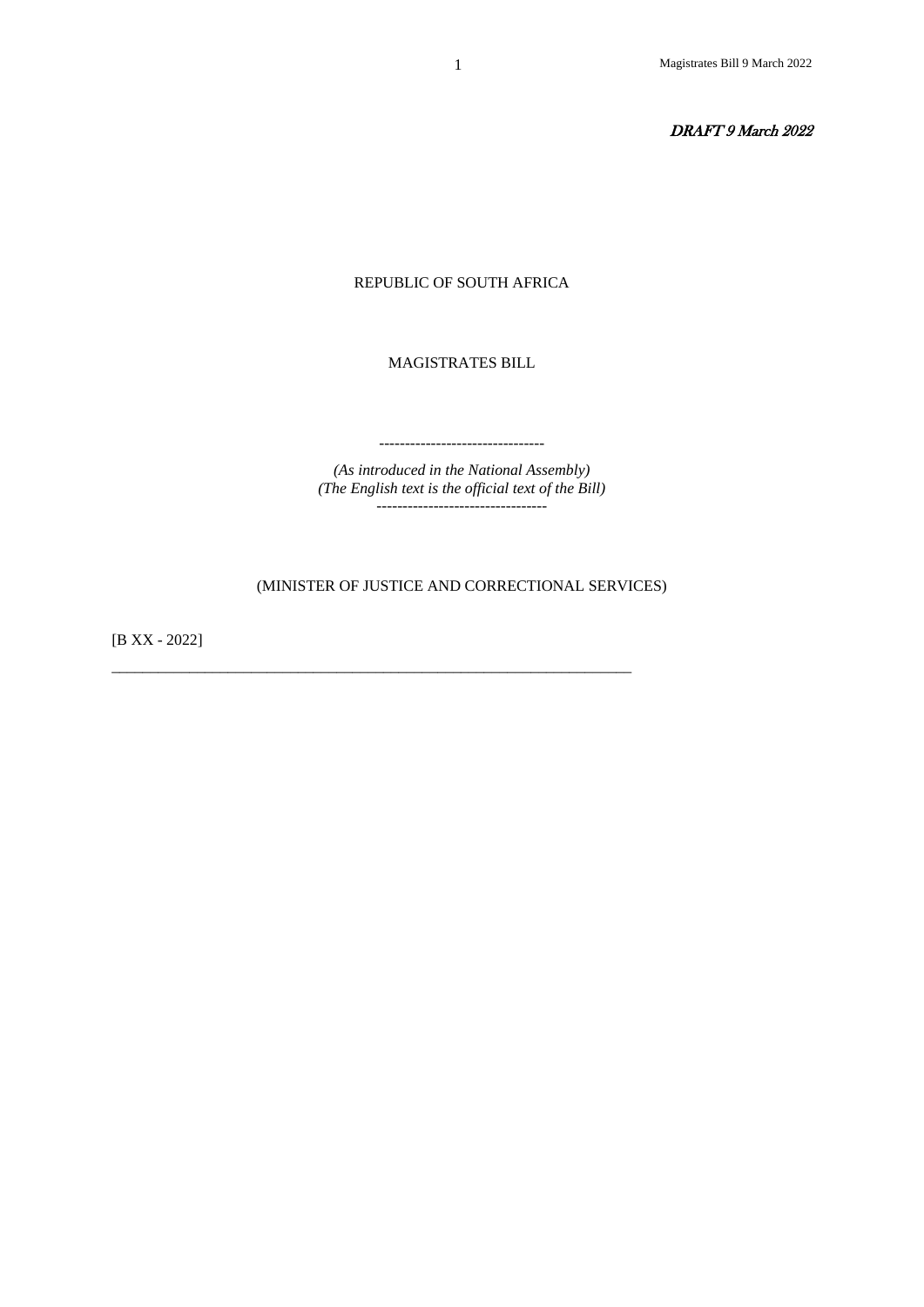#### **GENERAL EXPLANATORY NOTE:**

References in the footnotes to—

"MA" denotes the Magistrates Act, 1993 (Act No. 90 of 1993);

"MCA" denotes the Magistrates' Courts Act, 1944 (Act No. 32 of 1944);

"JSC Act" denotes the Judicial Service Commission Act, 1994 (Act No. 9 of 1994);

"SCA" denotes the Superior Courts Act, 2013 (Act No. 10 of 2013); and

"LCB" denotes the Lower Courts Bill, 2022.

#### **BILL**

\_\_\_\_\_\_\_\_\_\_\_\_\_\_\_\_\_\_\_\_\_\_\_\_\_\_\_\_\_\_\_\_\_\_\_\_\_\_\_\_\_\_\_\_\_\_\_\_\_\_\_\_\_\_\_\_\_\_\_\_\_\_\_\_\_\_\_\_\_\_\_\_\_\_\_

**To provide for the establishment, constitution, objects and functions of the Magistrates Commission; to regulate the appointment and remuneration of, and vacation of office by, magistrates; to provide for the remuneration and conditions of service of magistrates; and to provide for matters in connection therewith.**

#### **PREAMBLE<sup>1</sup>**

**SINCE** section 174(7) of the Constitution provides that judicial officers, other than judges, must be appointed in terms of an Act of Parliament which must ensure that the appointment, promotion, transfer or dismissal of, or disciplinary steps against, these judicial officers take place without favour or prejudice;

**AND SINCE** section 180 of the Constitution provides that national legislation may provide for any matter concerning the administration of justice that is not dealt with in the Constitution, including procedures for dealing with complaints about judicial officers,

**PARLIAMENT** of the Republic of South Africa, enacts as follows:—

## **ARRANGEMENT OF SECTIONS**

*Sections*

# **CHAPTER 1**

#### **DEFINITIONS**

1. Definitions

# **CHAPTER 2**

## **MAGISTRATES COMMISSION AND FOUNDING PROVISIONS**

2. Magistrates Commission

\_\_\_\_\_\_\_\_\_\_\_\_\_\_\_\_\_\_\_\_\_\_\_\_\_\_\_\_\_\_\_\_\_\_\_\_\_\_\_\_\_\_\_\_\_\_\_\_\_\_\_\_\_\_\_\_\_\_\_\_\_\_\_\_\_\_\_\_\_\_\_\_\_\_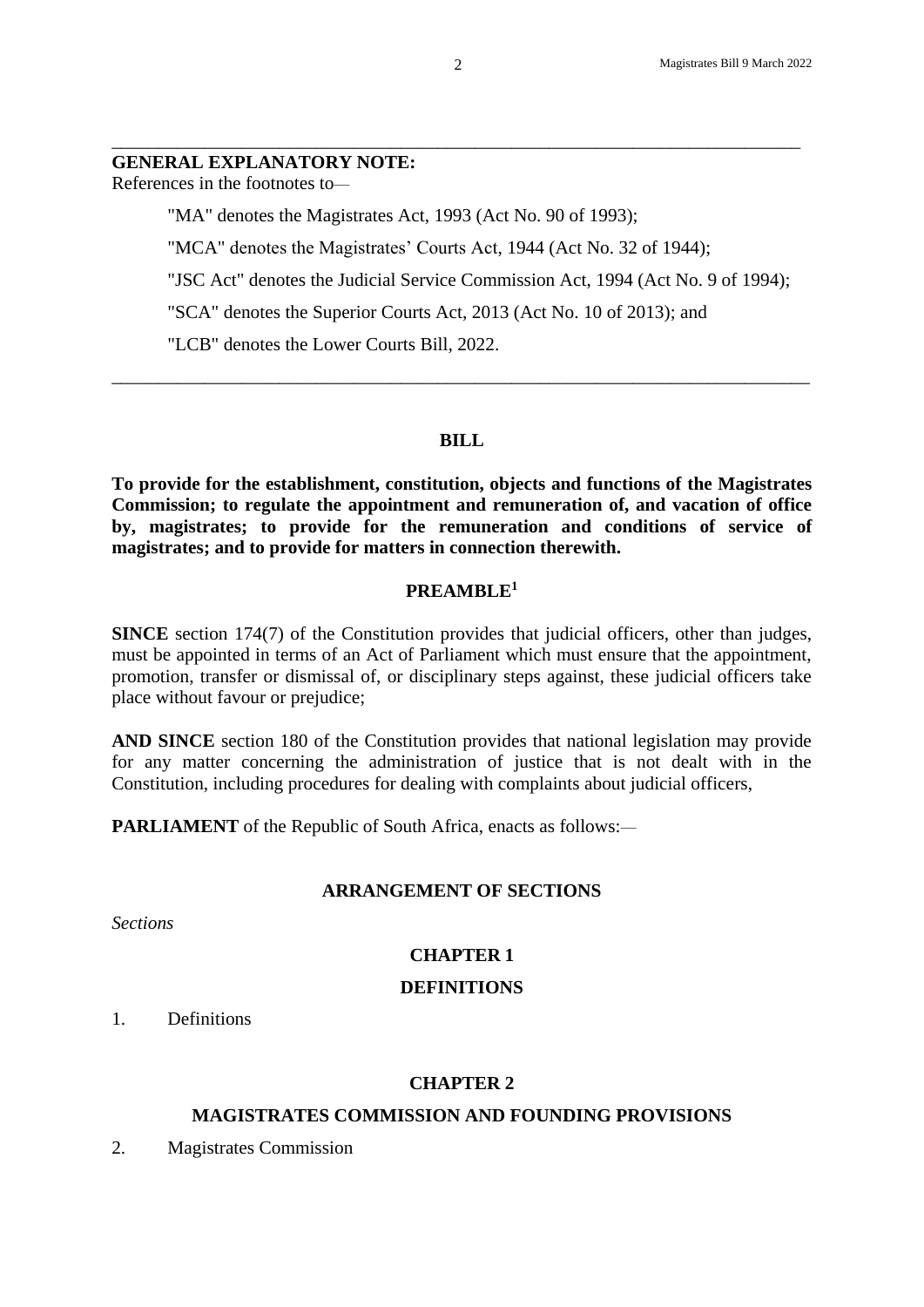- 3. Constitution of Commission and period of office of members
- 4. Objects of Commission
- 5. Meetings of Commission
- 6. Committees of Commission
- 7. Powers and functions of Commission
- 8. Remuneration and expenses of members of Commission and committees
- 9. Secretary and staff of Commission

# **CHAPTER 3**

# **APPOINTMENT, CONDITIONS OF SERVICE, REMUNERATION, RETIREMENT, SUSPENSION OR REMOVAL OF MAGISTRATES**

- 10. Appointment of magistrates
- 11. Acting magistrates
- 12. Conditions of service of magistrates, except salary and retirement from office
- 13. Remuneration of magistrates
- 14. Retirement from office by magistrates
- 15. Suspension or removal from office of magistrate
- 16. Powers and duties of magistrates
- 17. Magistrates may not perform other paid work and disclosure of registrable interests
- 18. Equal benefits accruing to spouses and partners of magistrates

# **CHAPTER 4**

# **REGULATIONS, REPEAL, TRANSITIONAL PROVISIONS AND SAVINGS, AND COMMENCEMENT**

- 19. Regulations
- 20. Repeal of Act 90 of 1993
- 21. Transitional provisions and savings
- 22. Short title and commencement

# **CHAPTER 1**

# **Definitions**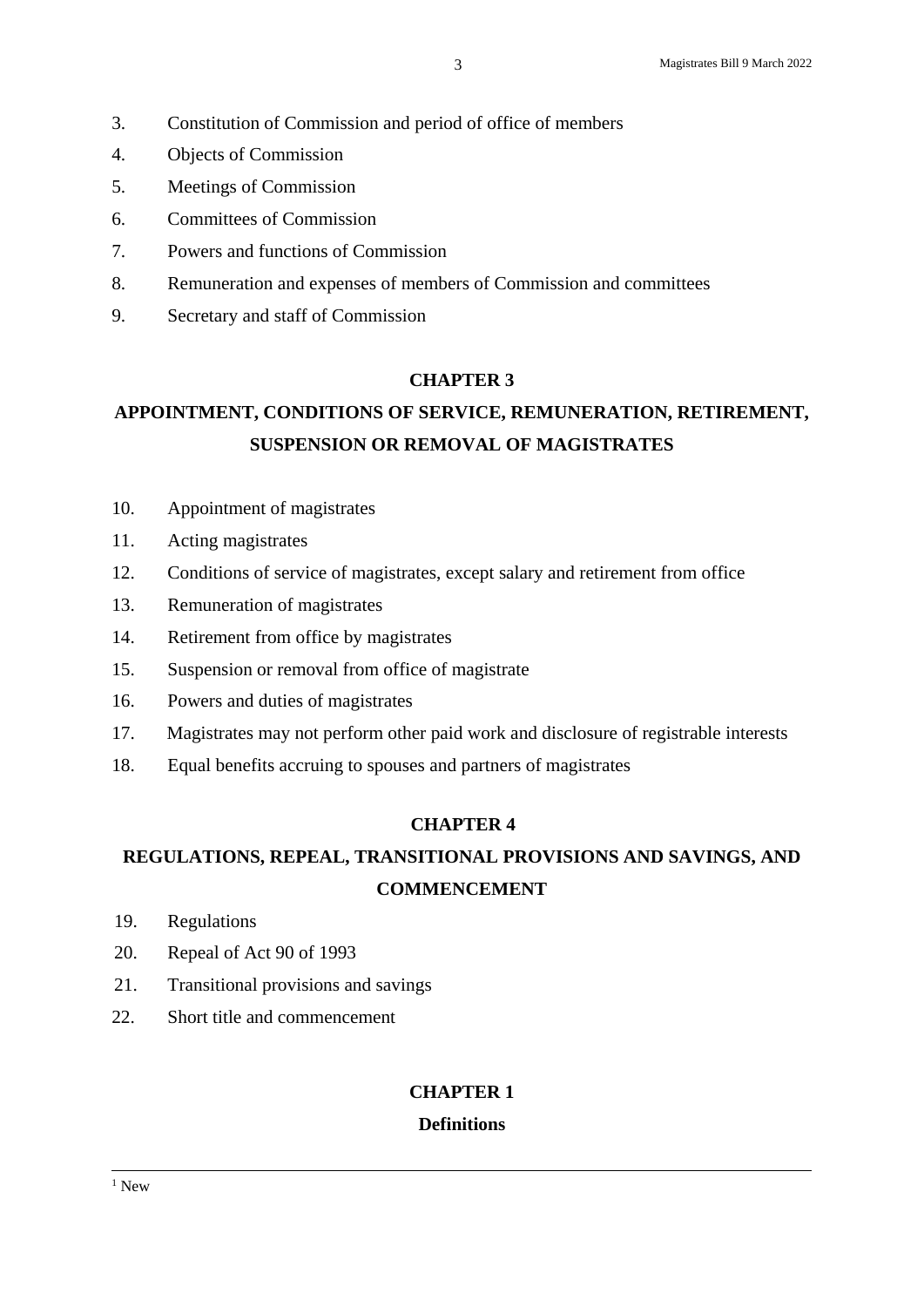## **Definitions**

**1.** In this Act, unless the context otherwise indicates—

"Chairperson" means the Chairperson of the Commission appointed in terms of section  $3(1)(a)(i);$ 

"Commission" means the Magistrates Commission established by section 2;

"committee" means a committee established by the Commission under section 6;

"District Court"<sup>2</sup> means any District Court referred to in section 3 of the Lower Courts Act;

"Head of the Court"<sup>3</sup> means a Head of the Court as defined in section 1 of the Lower Courts Act;

"lower court" means a court established under the Lower Courts Act;

"Lower Courts Act" <sup>4</sup> means the Lower Courts Act, 20… (Act No. XX of 20…);

"magistrate"<sup>5</sup> means-

- *(a)* a District Court magistrate, a District Court senior magistrate and a District Court President; and
- *(b)* a Regional Court magistrate and a Regional Court President,

appointed under section 10 of this Act, and also includes an acting magistrate;<sup>6</sup>

"Minister" means the Cabinet member responsible for the administration of justice;

"prescribed"<sup>7</sup> means prescribed by regulations under section 19;

"Regional Court"<sup>8</sup> means any Regional Court referred to in section 5 of the Lower Courts Act;

"registrable interests"<sup>9</sup> means a magistrate's registrable financial interests as contemplated in section 17;

"Registrar" means the Registrar of Magistrates' Registrable Interests;

"remuneration" means the remuneration that a magistrate is entitled to in terms of section 13;

"Secretary"<sup>10</sup> means the Secretary of the Commission referred to in section  $9(1)$ , and also serves as the Registrar; and

-

<sup>4</sup> New

 $^6$  New  $\,$ 

<sup>2</sup> New

 $^3$  New  $\,$ 

<sup>5</sup> New

<sup>7</sup> New

<sup>8</sup> New <sup>9</sup> New

 $10$  New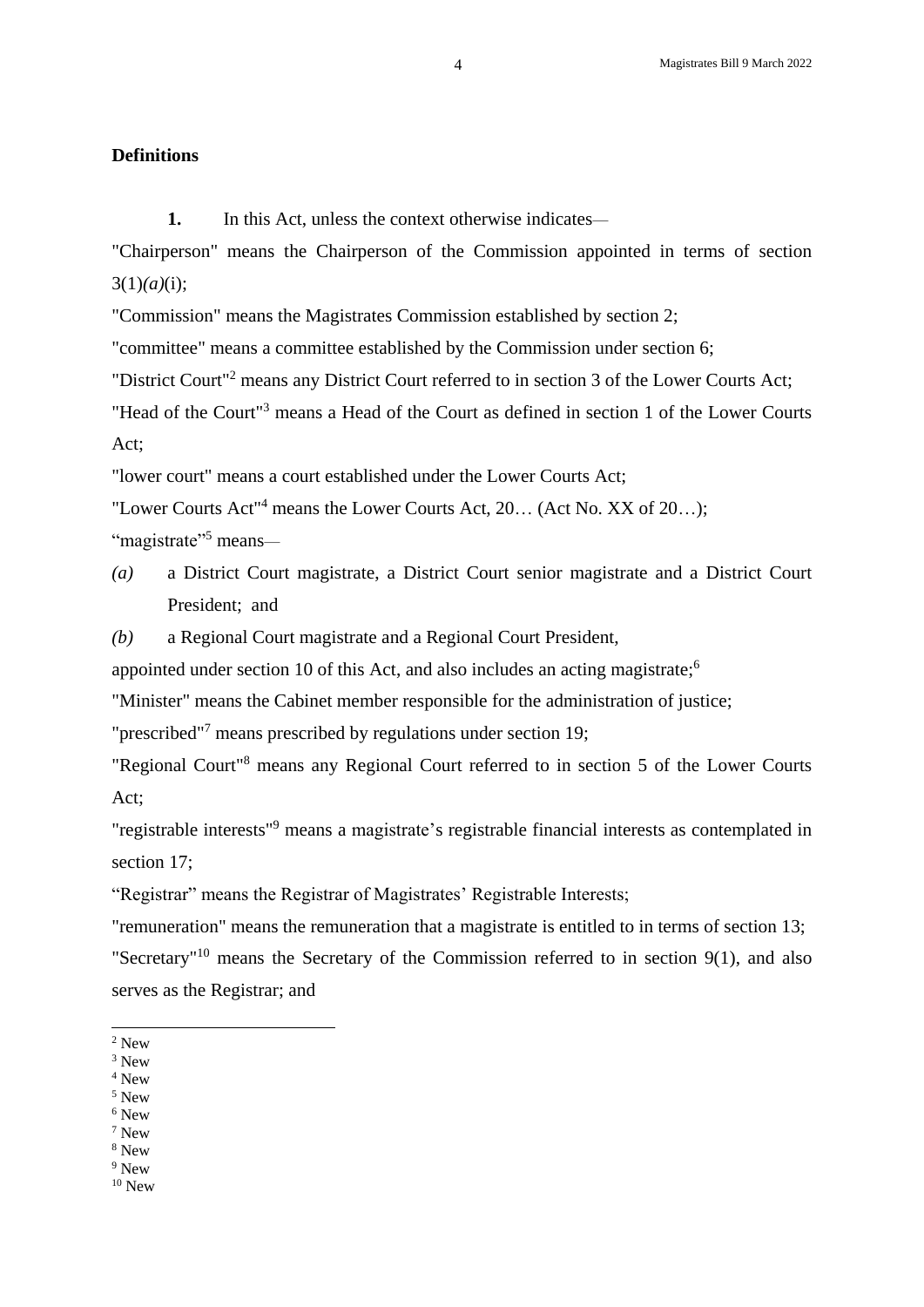"this Act" includes the regulations under section 19.

#### **CHAPTER 2**

#### **Magistrates Commission and founding provisions**

#### **Magistrates Commission<sup>11</sup>**

**2.** Despite the repeal of the Magistrates Act, 1993 (Act No. 90 of 1993) by section 20, the Magistrate Commission established by section 2 of that Act, continues to exist under the name of Magistrates Commission, with the powers and duties conferred on or assigned to it by or under this Act or any other law.

#### **Constitution of Commission and period of office of members<sup>12</sup>**

**3.** (1) *(a)* The Commission consists of—

- (i) a Judge President or Deputy Judge President of a Superior Court, as Chairperson, designated by the President in consultation with the Chief Justice;
- (ii) the Minister or the Deputy Minister or any other person designated by the Minister, as the Minister's alternate<sup>13</sup>;
- (iii) a Regional Court President, designated by the Regional Court Presidents;
- (iv) a Regional Court magistrate, designated by the Minister<sup>14</sup> after consultation with the Regional Court magistrates;
- (v) two District Court Presidents, one to be designated by the District Court Presidents and the other by the Minister,<sup>15</sup> after consultation with the District Court Presidents;
- (vi) two District Court magistrates who do not hold the office of District Court President, one to be designated by the District Court magistrates and the other by the Minister,<sup>16</sup> after consultation with the District Court magistrates;
- (vii) two practising advocates, designated by the Minister, after consultation with the South African Legal Practice Council established under section 4 of the Legal Practice Act, 2014 (Act No. 28 of 2014);

-

 $12$  Compare s3 of MA. The new clause is substantially the same, but the number of "fit and proper persons" appointed by the President has been reduced from five to four, and subclause (5) is new.

<sup>&</sup>lt;sup>11</sup> Similar to s2 of MA.

 $\frac{1}{3}$  Previously "the Minister or his or her nominee".

<sup>&</sup>lt;sup>14</sup> Formerly "President".

<sup>&</sup>lt;sup>15</sup> Formerly "President".

<sup>&</sup>lt;sup>16</sup> Formerly "President".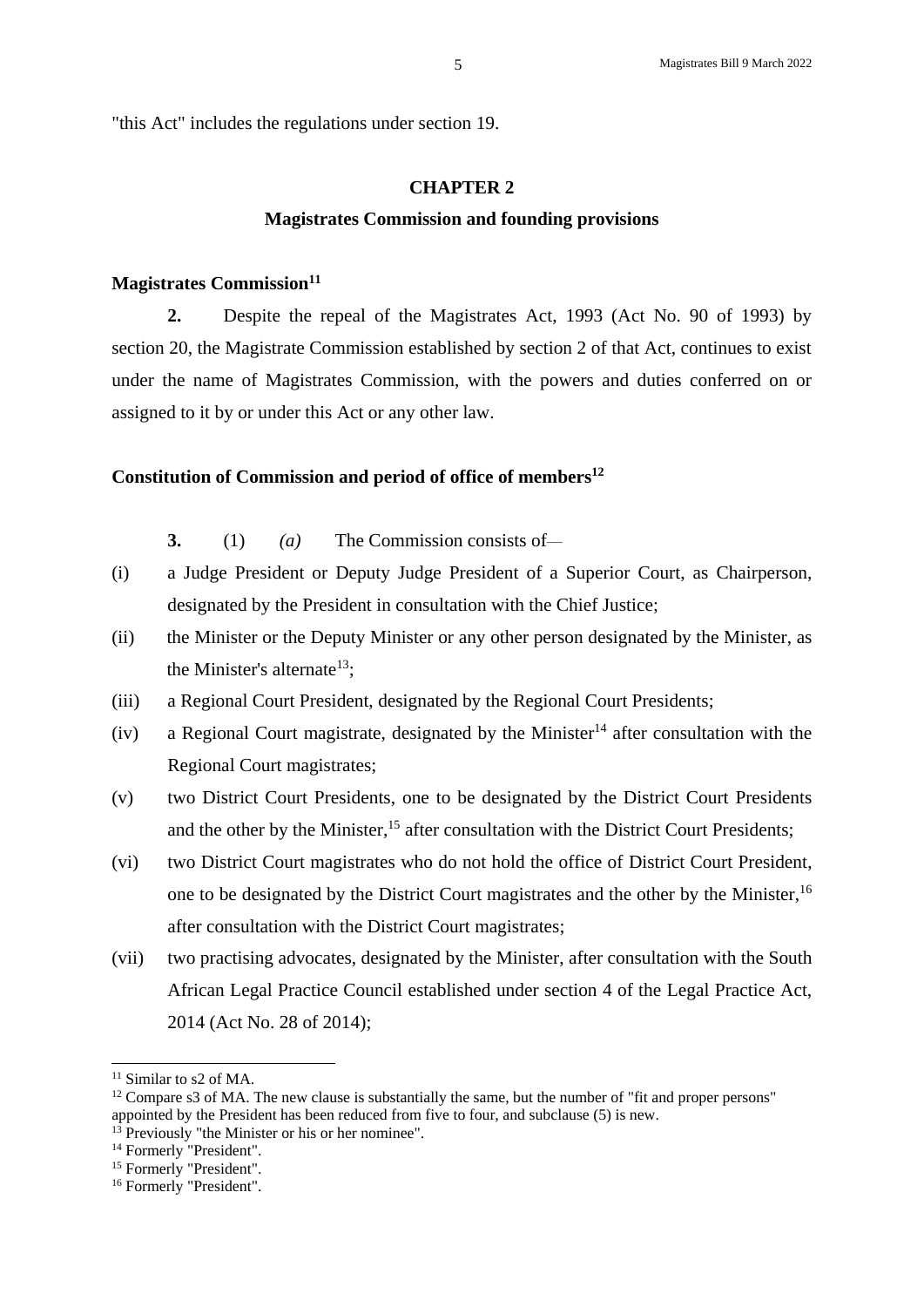- (viii) two practising attorneys, designated by the Minister, after consultation with the Legal Practice Council established under section 4 of the Legal Practice Act, 2014 (Act No. 28 of 2014);
- (ix) one teacher of law designated by the Minister after consultation with the teachers of law at South African universities;
- (x) a person designated by the Council of the South African Judicial Education Institute referred to in section 7 of the South African Judicial Education Institute Act, 2008 (Act No. 14 of 2008);
- (xi) four persons designated by the National Assembly from among its members, at least two of whom must be members of opposition parties represented in the Assembly;
- (xii) four permanent delegates to the National Council of Provinces, designated by the Council with a supporting vote of at least six provinces;
- (xiii) four fit and proper persons appointed by the President<sup>17</sup>, at least two of whom are not involved in the administration of justice or the practice of law in the ordinary course of their business; and
- (xiv) when considering matters relating to a specific Regional Court or District Court, the Head of that Court.<sup>18</sup>

*(b)* The Chairperson must designate one of the persons referred to in paragraph *(a)* (iii) to (vi), inclusive, as the Vice-Chairperson of the Commission, and when the Chairperson is not available, the Vice-Chairperson must perform the functions assigned to the Chairperson by or under this Act.

(2) A member of the Commission is appointed or designated for a period not exceeding five years, and any such appointment or designation may be withdrawn by the appointing or designating authority, as the case may be, at any time after consultation with the Commission if there are sound reasons for doing so.

(3) Any person whose period of office as a member of the Commission has expired, may be reappointed or redesignated.

(4) A vacancy in the Commission does not affect the validity of the proceedings or decisions of the Commission.

(5) Whenever the Commission considers any matter relating to a complaint about the conduct of a magistrate, it must sit without the members referred to in

<sup>&</sup>lt;sup>17</sup> Deleted: "in consultation with the Cabinet".

 $18$  Compare section 178(1)(k) of Constitution. This provision is favoured by the Heads of the lower courts.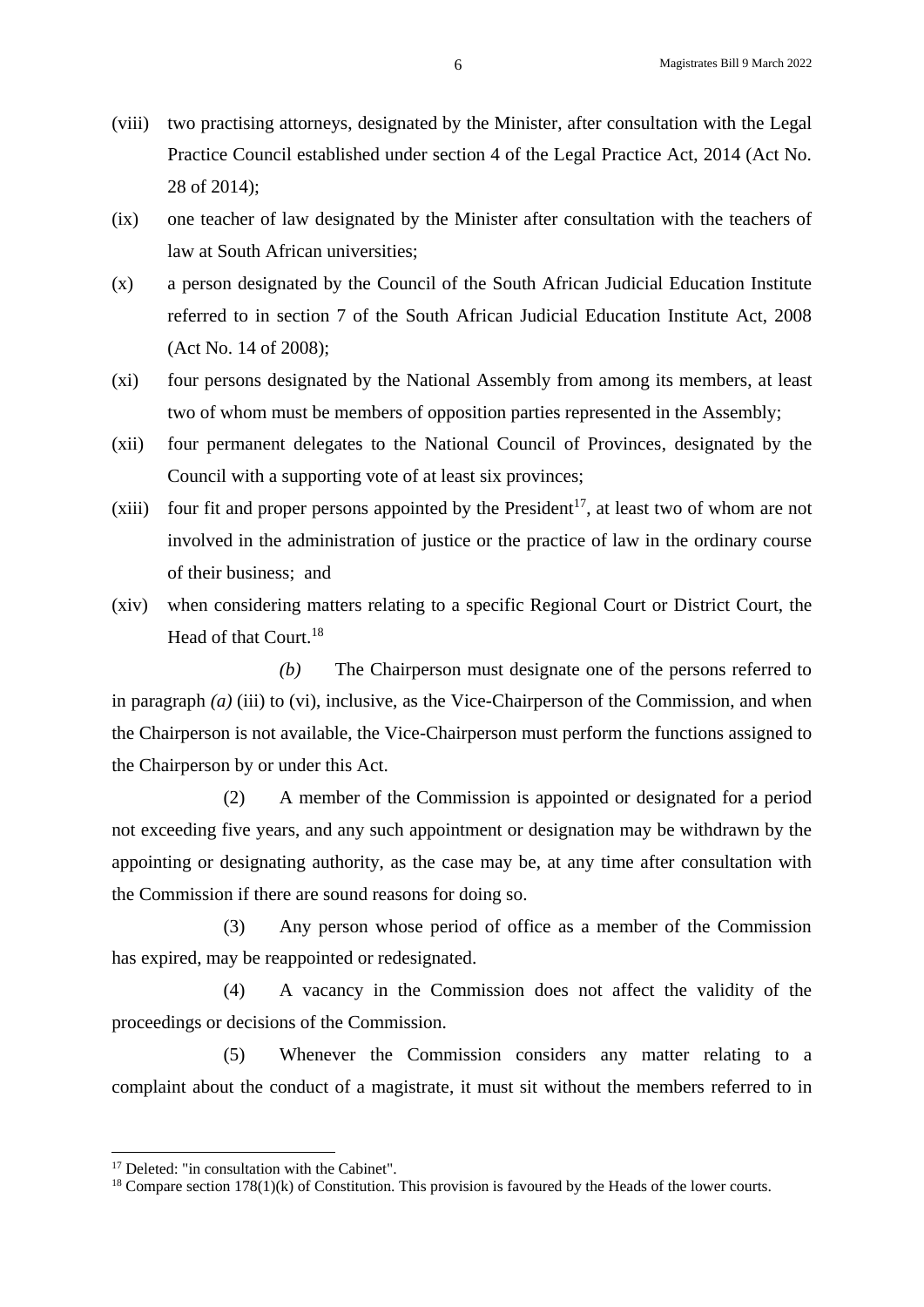subsection  $(1)(a)(xi)$  and  $(xii)$ . <sup>19</sup>

#### **Objects of Commission**

**4.** In recognition of the status of magistrates as judicial officers contemplated in Chapter 8 of the Constitution [and who are not employees]<sup>20</sup>, the objects of the Commission are—

- *(a)* to ensure that the appointment, promotion, transfer and discharge of, or disciplinary steps against, magistrates, take place without favour or prejudice<sup>21</sup>;
- *(b)* to ensure that no influencing or victimization of magistrates takes place;
- *(c)* to endeavour to promote the continuous training of magistrates and to make recommendations in regard thereto to the Minister and the South African Judicial Education Institute; 22
- *(d)* to compile a code of conduct for magistrates;
- *(e)* to advise the Minister and to make recommendations to him or her regarding the administrative matters applicable to magistrates, including proposals regarding legislation purporting to regulate the conditions of service and relevant matters regarding magistrates, separately;
- *(f)* to carry out investigations and make recommendations to the Minister regarding the matters mentioned in section  $15(2)$ , (3) and (4);
- *(g)* to advise the Minister or to make recommendations to him or her regarding the requirements for appointment and the appointment of magistrates; and
- *(h)* to advise the Minister or to make recommendations to him or her or to report to the Minister for the information of Parliament regarding any matter which, in the opinion of the Commission, is of interest for—
	- (i) the independence of the dispensing of justice; and
	- (ii) the efficiency of the administration of justice,

in the lower courts.

<sup>&</sup>lt;sup>19</sup> New. Compare also section 178(5) of Constitution – functioning of JSC. See also section 180(c) of the Constitution – "complaints about judicial officers".

<sup>&</sup>lt;sup>20</sup> This wording is intended to give effect to the important finding of the Constitutional Court that magistrates are not employees.

<sup>&</sup>lt;sup>21</sup> Deleted: ", and that the applicable laws and administrative directions in connection with such action are applied uniformly and correctly".

<sup>&</sup>lt;sup>22</sup> "and the South African Judicial Education Institute" is new. Should SAJEI also not be involved in training?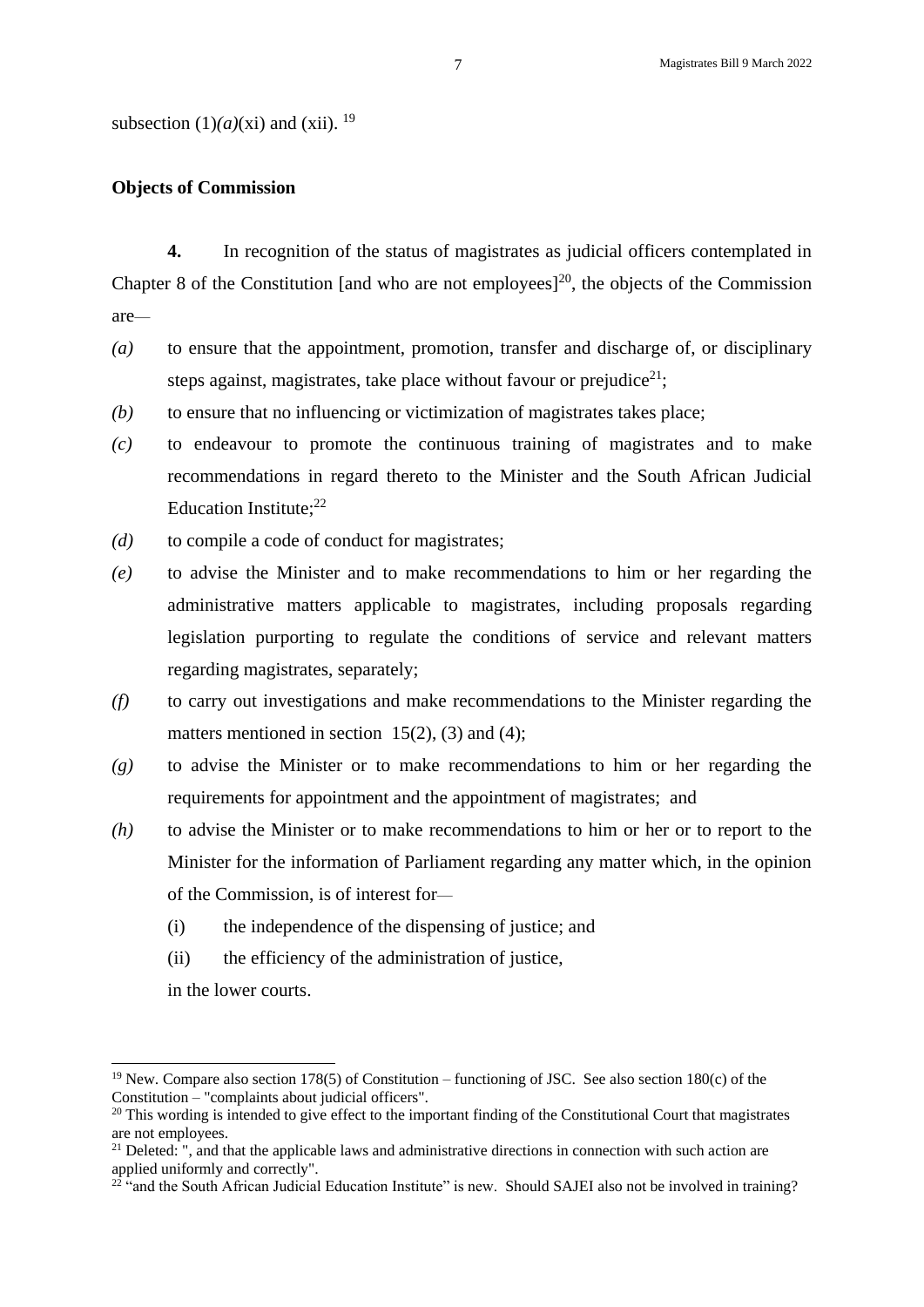#### **Meetings of Commission<sup>23</sup>**

**5.** (1) Meetings of the Commission must be held at the times and places determined—

- *(a)* by the Chairperson or, if he or she is not available, by the Vice-Chairperson of the Commission; or
- *(b)* if both the Chairperson and the Vice-Chairperson of the Commission are not available, by the majority of the members of the Commission.

(2) The majority of the members of the Commission constitutes a quorum for a meeting of the Commission.

(3) If both the Chairperson and the Vice-Chairperson of the Commission are absent from a meeting of the Commission, the members present must elect one of their number to preside at that meeting.

(4) The person presiding at a meeting of the Commission may regulate the proceedings and procedure thereat, including the quorum for a decision of the Commission, and must cause minutes to be kept of the proceedings.

(5) The proceedings of the Commission take place *in camera* unless the person presiding at a meeting directs otherwise.

#### **Committees of Commission<sup>24</sup>**

**6.** (1) The Commission, for the proper performance of its functions-

- *(a)* must establish—
	- (i) an executive committee consisting of the Chairperson<sup>25</sup> and two or more members of the Commission designated by the Commission; and
	- (ii) a standing committee consisting of the Chairperson and two or more members of the Commission designated by the Commission to deal with allegations of misconduct against magistrates; <sup>26</sup> and
- *(b)* may establish such other committees as the Commission may deem necessary, consisting of one or more members of the Commission designated by the Commission and one or more other persons, if any, whom the Commission may appoint for that

<sup>23</sup> Similar to s5 of MA.

<sup>&</sup>lt;sup>24</sup> Similar to s6 of MA.

<sup>&</sup>lt;sup>25</sup> Inclusion of the Chairperson on the Exec Committee is new.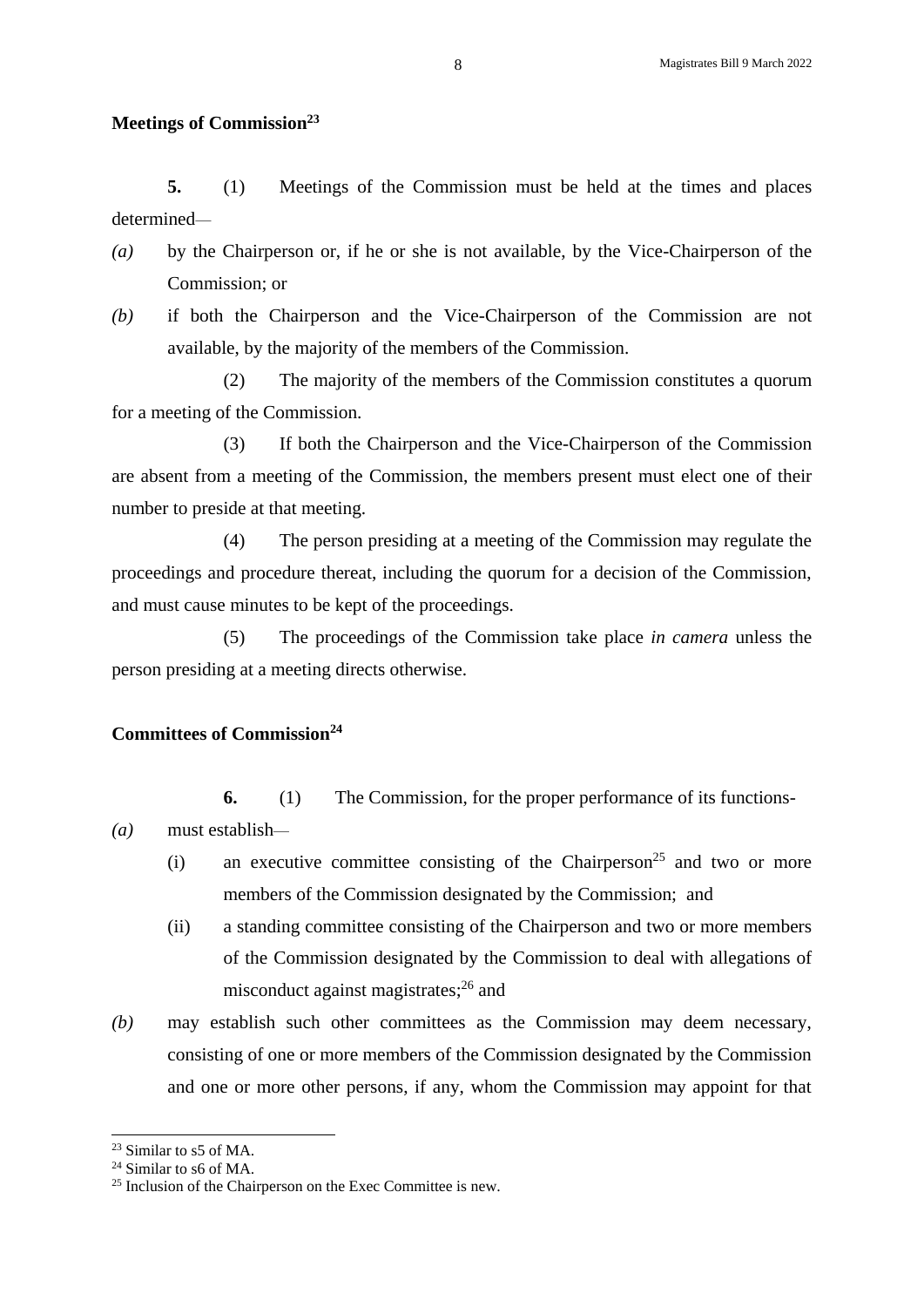purpose and for the period determined by the Commission.

(2) The Commission may extend the period of an appointment made by the Commission under subsection (1) or withdraw such appointment during the period referred to in that subsection.

(3) The Commission must designate a chairperson for every committee and, if the Commission deems it necessary, a vice-chairperson.

(4) *(a)* A committee must, in accordance with the policy laid down by the Commission and subject to the directions of the Commission, perform such functions of the Commission as the Commission may assign to such committee.

*(b)* Any function so performed by the executive committee referred to in subsection  $(1)(a)(i)$  is deemed to have been performed by the Commission.

(5) On completion of the functions assigned in terms of subsection (4) to a committee referred to in subsection  $(1)(b)$ , such committee must submit a written report thereon to the Commission.

(6) The Commission may at any time dissolve any committee.

(7) The provisions of section 5 apply, with the changes required by the context, to a meeting of a committee.

# **Powers and functions of Commission<sup>27</sup>**

**7.** (1) The Commission may, in order to achieve the objects mentioned in section 4—

*(a)* carry out or cause to be carried out any investigation that it deems necessary;

- *(b)* obtain access to official information or documents;
- *(c)* hear any person or summon any person to appear before the Commission for questioning, or require from any person a written explanation in respect of any matter falling within the ambit of its objects;
- *(d)* advise the Minister about any matter or provide him or her with a recommendation;
- *(e)* make known any finding, point of view or recommendation of the Commission in the manner which and to whom it deems fit; and
- *(f)* subject to subsection (2), report to the Minister for the information of Parliament on any matter the Commission deems fit.

<sup>26</sup> RCPF proposal.

 $27$  Similar to s7 of MA. The words "Powers and" added in the heading.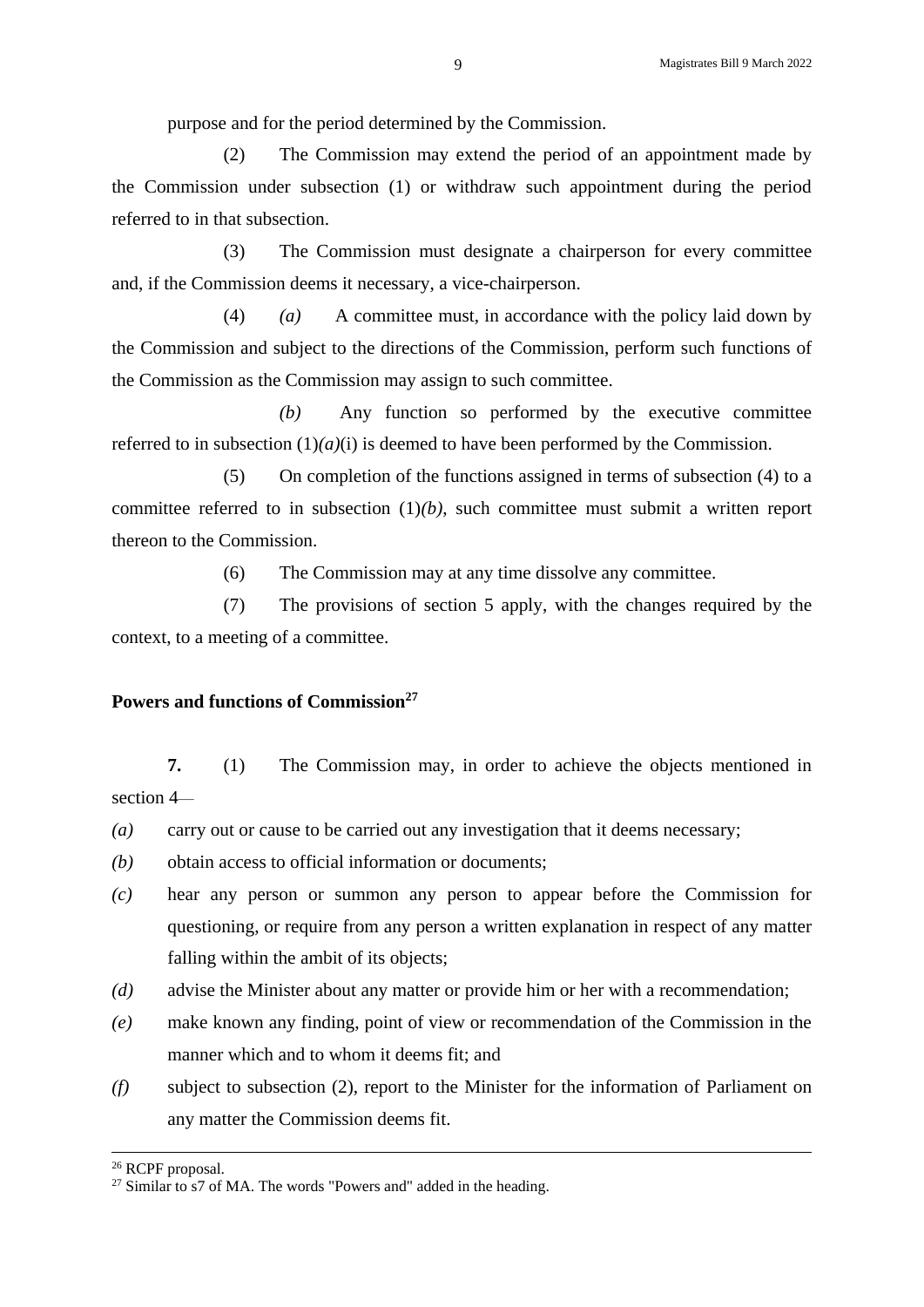$(2)^{28}$ The Commission must annually submit a report to the Minister for the information of Parliament regarding all matters considered by the Commission in the course of the application of section  $15(2)$ , (3) and (4).

(3) A report regarding a matter contemplated in subsection  $(1)/f$  or  $(2)$ , must be tabled in Parliament by the Minister within 14 days after it was presented to him or her, if Parliament is then in session, or, if Parliament is not then in session, within 14 days after the commencement of its next ensuing session.

(4) A committee referred to in section 6 may, subject to the directions of the Commission, exercise any of the powers referred to in subsection (1)*(a)*, *(b)* or *(c)*.

(5) Any person who intentionally obstructs the Commission or a committee in the exercising of its powers or carrying out its functions under this Act, is guilty of an offence and liable upon conviction to a fine or to imprisonment for a period not exceeding one year. 29

# **Remuneration and expenses of members of Commission and committees<sup>30</sup>**

**8.** (1) The Chairperson of the Commission or a member of a committee who is a judge or a member of the Commission designated in terms of section  $3(1)(a)(xi)$  and (xii), may be paid such allowances for travelling and subsistence expenses incurred by him or her in the performance of his or her functions in terms of this Act as the Minister may determine with the concurrence of the Cabinet member responsible for finance.

(2) A member of the Commission or a committee who is not a judge or a magistrate, or a member of the Commission designated in terms of section 3(1)*(a)*(xi) or (xii), or who is not subject to the laws governing the public service, may be paid such remuneration, including allowances for travelling and subsistence expenses incurred by him or her in the performance of his or her functions in terms of this Act, as the Minister may determine with the concurrence of the Cabinet member responsible for finance.

#### **Secretary and staff of Commission<sup>31</sup>**

**9.** (1) The work incidental to the performance by the Commission of its

<sup>&</sup>lt;sup>28</sup> New. Similar to JSC reporting requirements.

<sup>29</sup> Previously "three months".

<sup>30</sup> Similar to s8 of MA.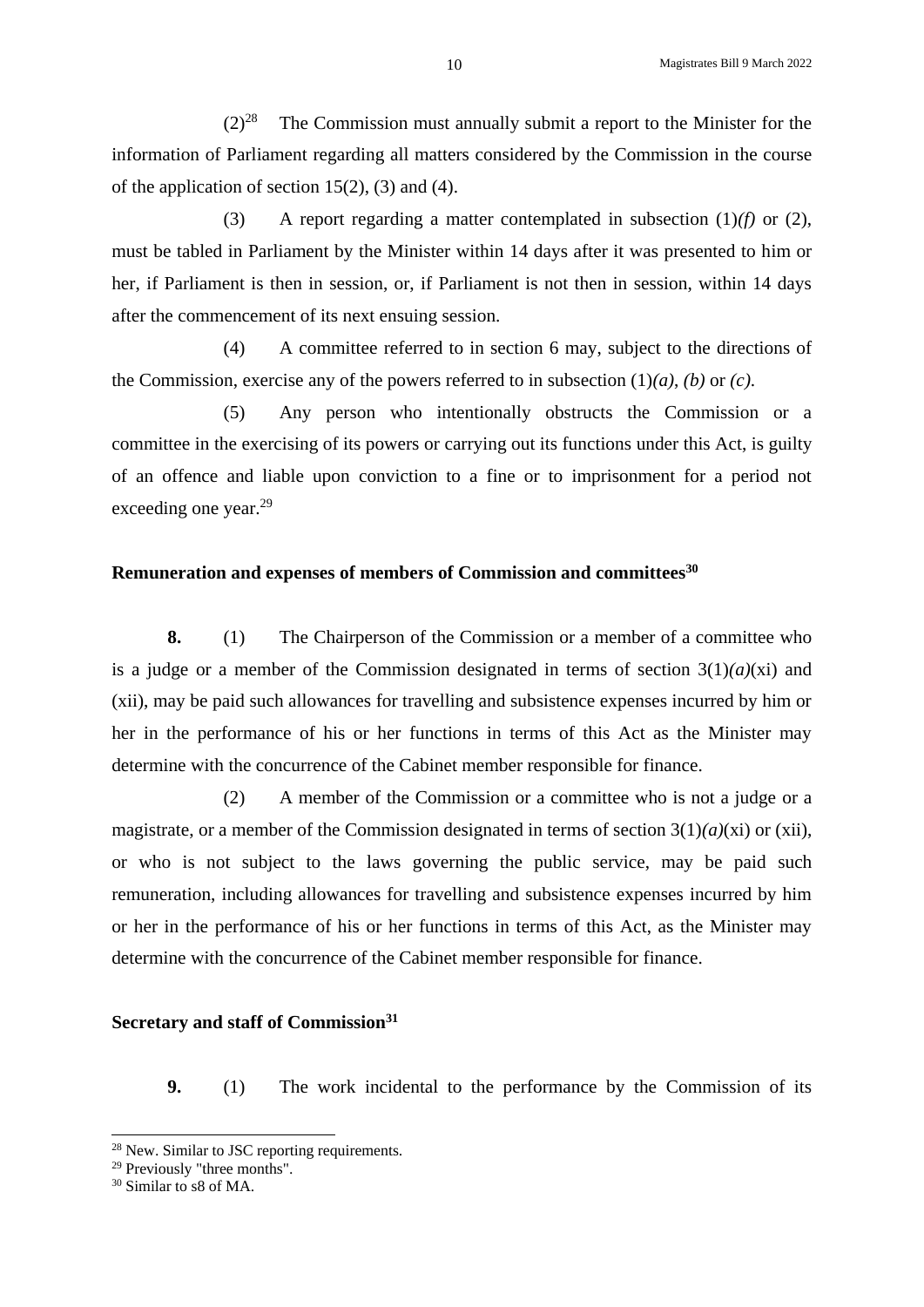functions must be performed by officials appointed in terms of the laws governing the public service<sup>32</sup>, of whom one must be appointed by the Minister, in consultation with the Commission, as the Secretary of the Commission.<sup>33</sup>

(2) The Secretary, under the control and direction of the Chairperson, must—

- *(a)* monitor compliance with any remedies referred to in section 19(1)*(k)*, imposed on a magistrate, and report to the Commission on such compliance;
- *(b)* perform the functions of the Registrar;
- *(c)* perform such functions as may be prescribed; and
- *(d)* generally, perform such administrative tasks related to the work of the Commission as may, from time to time, be directed by the Chairperson.

#### **CHAPTER 3**

# **Appointment, conditions of service, remuneration, retirement, suspension or removal of magistrates**

# **Appointment of magistrates<sup>34</sup>**

**10.** (1) Any appropriately qualified South African citizen who is a fit and proper person may be appointed as a magistrate.<sup>35</sup>

(2) The Minister must, after consultation<sup>36</sup> with the Commission, and in accordance with the provisions of the Lower Courts Act, appoint—

- *(a)* District Court magistrates, District Court senior magistrates and District Court Presidents, for the District Courts; and
- *(b)* Regional Court magistrates and Regional Court Presidents, for the Regional Courts.

 $(3)$ <sup>37</sup> Any person appointed as a magistrate (including an acting magistrate) must, before commencing with his or her functions as a judicial officer for the first time, swear or

<sup>&</sup>lt;sup>31</sup> Based on s9 of MA. Provisions relating to Secretary's functions added.

<sup>32</sup> Previously DOJ.

<sup>&</sup>lt;sup>33</sup> This provision aims to leave scope for the administrative capacity of the Commission to be provided by a new "Court Administration Service" or the like, to be established by statute.

<sup>34</sup> Compare sections 9 and 10 of MCA, as well as LCB.

<sup>35</sup> See MCA s 10.

<sup>&</sup>lt;sup>36</sup> Appointment "after consultation" is in line with the existing provision.

<sup>37</sup> See MCA s9(2). Also see item 6 of Schedule 2 to the Constitution. (Subsections (3) and (4) were previously contained in the LCB.)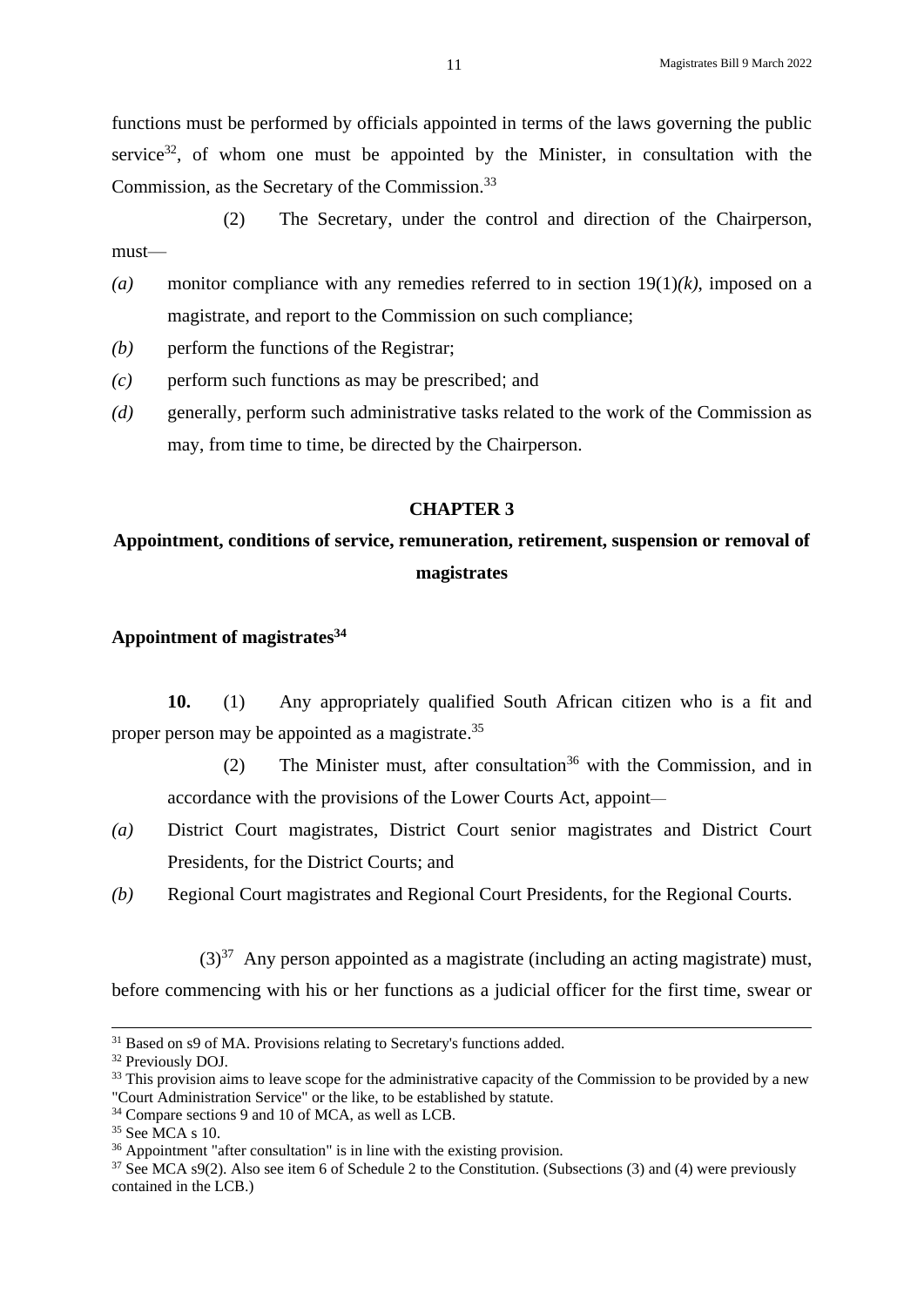affirm as follows:

'I, .................(full name) do hereby swear/solemnly affirm that in my capacity as a judicial officer I will be faithful to the Republic of South Africa, will uphold and protect the Constitution and the human rights entrenched in it, and will administer justice to all persons alike without fear, favour or prejudice, in accordance with the Constitution and the law.'.

(4) An oath or affirmation in terms of subsection (3) must be taken or made in open court before the most senior available judicial officer of the lower court in question, or before a justice of the peace, who must at the foot thereof endorse a statement of the fact that it was taken or made before him or her and of the date on which it was so taken or made and append his or her signature thereto.

# **Acting magistrates <sup>38</sup>**

**11.** (1) The Minister may appoint any appropriately qualified and fit and proper person to act—

*(a)* in the place of any magistrate who is not available;

*(b)* in any vacant office of a magistrate; or

*(c)* as a magistrate in addition to the judicial establishment of any lower court, where the case load justifies such appointment and with due regard to the financial and resource implications. 39

(2) Before making an acting appointment referred to in subsection (1),

the Minister must—

- *(a)* consult with the Head of the Court in question; or
- *(b)* if the acting appointment relates to a Head of a Court, consult with the Judge President of the Division of the High Court having jurisdiction.

(3) *(a)* (i) Whenever a magistrate is for any reason unavailable to carry out the functions of his or her office, the Head of the Court concerned may temporarily appoint any competent person in the place of the magistrate concerned.<sup>40</sup>

(ii) If the duration of an appointment under this paragraph is required to exceed one day, the appointment must be made in consultation with the

<sup>38</sup> New but based largely on the provisions of s9 of MCA.

<sup>39</sup> Compare MCA s9(3). Compare also s175(2) of Constitution.

<sup>40</sup> Compare MCA s9(4).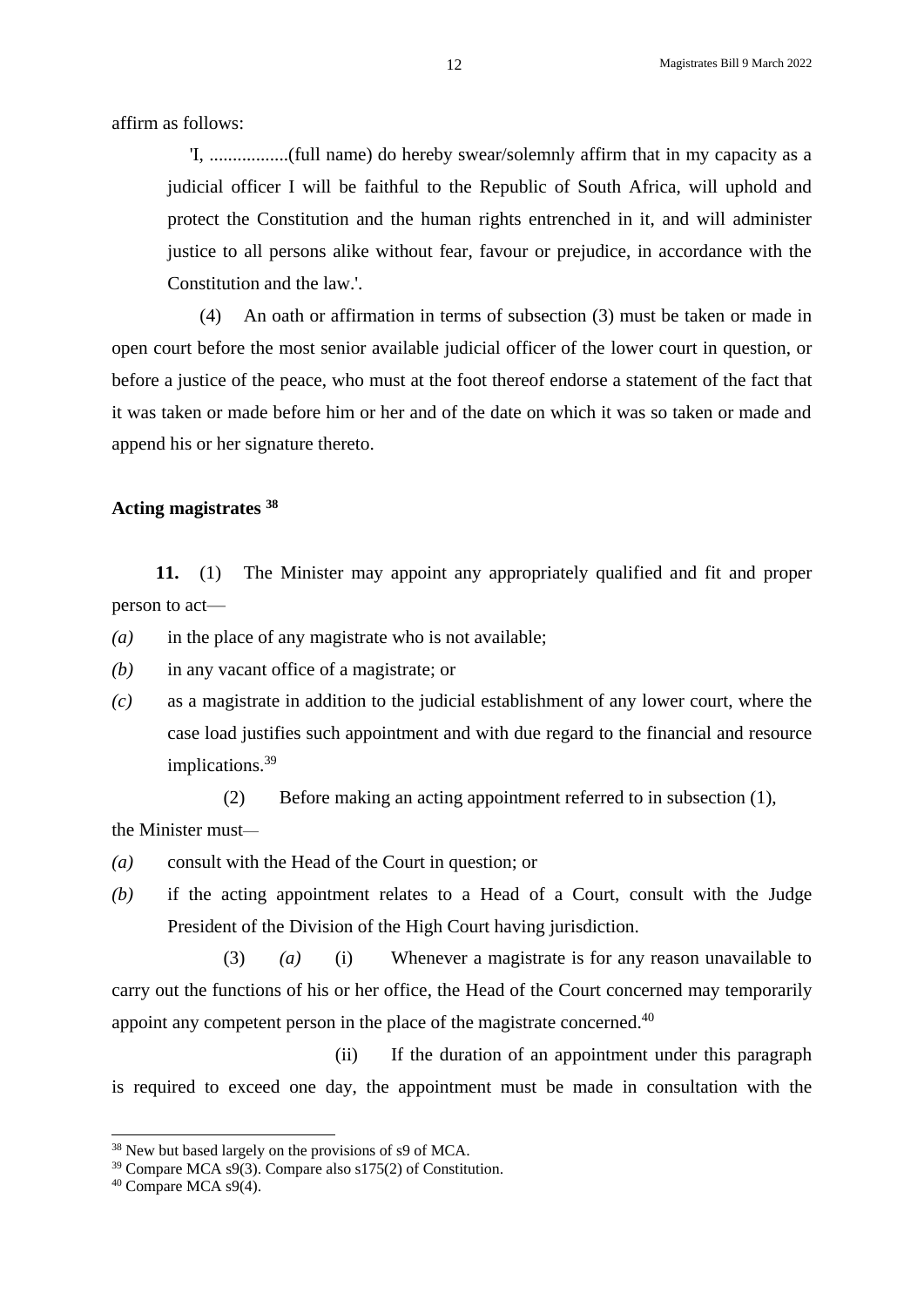Minister or an officer in the public service designated by the Minister.<sup>41</sup>

*(b)* An appointment in terms of paragraph *(a)*(ii) remains valid for the duration of the unavailability of the magistrate in question, or for a period not exceeding five consecutive court days, whichever period is the shortest.

*(c)* Any person appointed in terms of paragraph *(a)* may—

(i) upon the expiry of the appointment; and

(ii) if the magistrate in whose place the appointment has been made, is still unavailable, be reappointed once only in terms of paragraph *(a)* in the place of that magistrate.

(4) *(a)* Subject to paragraph  $(b)^{42}$ , any person appointed in terms of subsection (1)—

(i) holds that office for a period determined by the Minister at the time of the appointment, but the period so determined may not exceed 12 months; and

(ii) may be reappointed to that office in terms of subsection (1).

 $(b)^{43}$  A person appointed in terms of subsection (1) may be suspended from the acting office in question by the Minister on the recommendation—

- (i) of the Head of the Court concerned; or
- (ii) if he or she is acting as the Head of a Court, of the Judge President of the Division of the High Court having jurisdiction,

before the expiry of the period referred to in paragraph *(a)*(i), if the Head of the Court or the Judge President, as the case may be, having afforded the person a reasonable opportunity to be heard regarding the desirability of such suspension, is satisfied that reliable evidence exists indicating that an allegation against that person is of such a serious nature as to make it inappropriate for the person to perform the functions of judicial office while the allegation is being investigated.

*(c)* The Minister must inform the Commission of any suspension in terms of paragraph *(b)*, and provisions of section 15(4) are applicable, with the changes required by the context, in respect of a person so suspended.

(5) Any person appointed in terms of subsection (1) or (3) is also deemed to have been so appointed in respect of any period during which he or she is necessarily engaged in connection with the disposal of any proceedings—

<sup>&</sup>lt;sup>41</sup> The Regional Courts Heads have requested that provision be made for an appointment without consultation where the purpose of the appointment is for a postponement, bail application or any single-day matter, where such appointment would not result in financial expenditure.

<sup>42</sup> "Subject to paragraph (b") inserted.

<sup>&</sup>lt;sup>43</sup> Paragraphs (b) and (c) inserted in order to make provision for the suspension of acting judicial officers who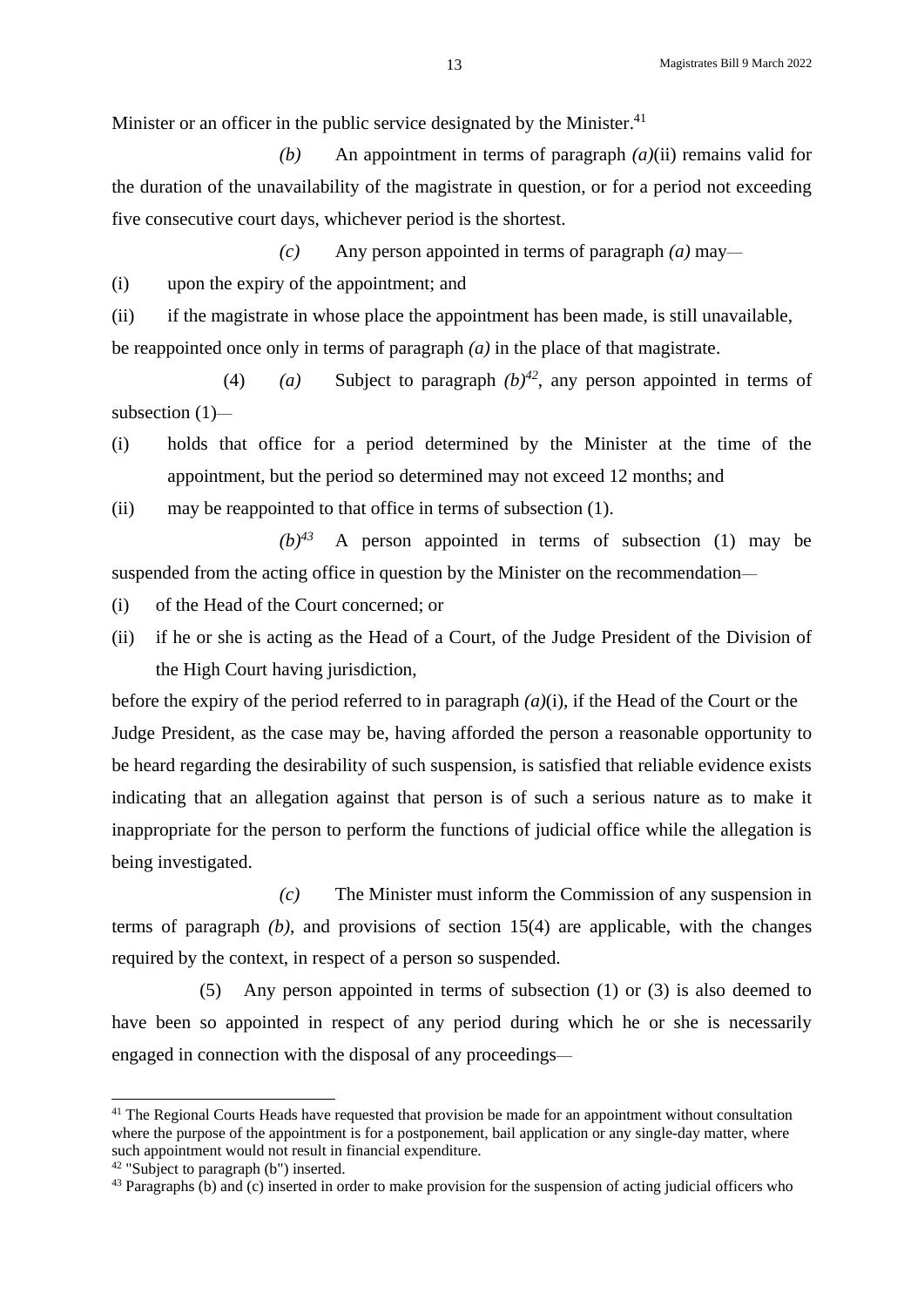- *(a)* in which he or she has participated as such a magistrate, including an application for leave to appeal in respect of such proceedings; and
- *(b)* which have not yet been disposed of at the expiry of the period for which he or she was appointed.<sup>44</sup>

(6) *(a)* A magistrate appointed in terms of subsection (1) who presided in criminal proceedings in which a plea was recorded in accordance with section 106 of the Criminal Procedure Act, 1977 (Act No. 51 of 1977), must, notwithstanding his or her subsequent vacation of office at any stage, dispose of those proceedings and, for such purpose, continues to hold such office in respect of any period during which he or she is necessarily engaged in connection with the disposal of those proceedings—

- (i) in which he or she participated, including an application for leave to appeal in respect of such proceedings; and
- (ii) which were not disposed of when he or she vacated the office in question.<sup>45</sup>

*(b)* The proceedings contemplated in paragraph *(a)* must be disposed of at the court where the proceedings were commenced, unless all parties to the proceedings agree unconditionally in writing to the proceedings being resumed in another court mentioned in the agreement.

*(c)* If the magistrate contemplated in paragraph *(a)* has subsequently been appointed as a judge of a Superior Court as defined in section 1 of the Superior Courts Act, 2013 (Act No. 10 of 2013)—

- (i) he or she is only entitled to the benefits to which such a judge is entitled as contemplated in the Judges' Remuneration and Conditions of Employment Act, 2001 (Act No. 47 of 2001), in respect of any period taken to dispose of the proceedings as contemplated in paragraph *(a)*; and
- (ii) the period taken to dispose of the proceedings as contemplated in paragraph *(a)* is deemed to be active service for purposes of the Judges' Remuneration and Conditions of Employment Act, 2001.

*(d)* If a magistrate contemplated in paragraph *(a)* has subsequently not been appointed as a judge as contemplated in paragraph *(c)*, he or she is entitled to such benefits as determined by the Minister from time to time by notice in the *Gazette*.

*(e)* A person contemplated in paragraph *(a)* who is, in the opinion of the

are not permanently appointed magistrates.

<sup>&</sup>lt;sup>44</sup> Compare MCA s9(6).

<sup>45</sup> Compare MCA s9(7).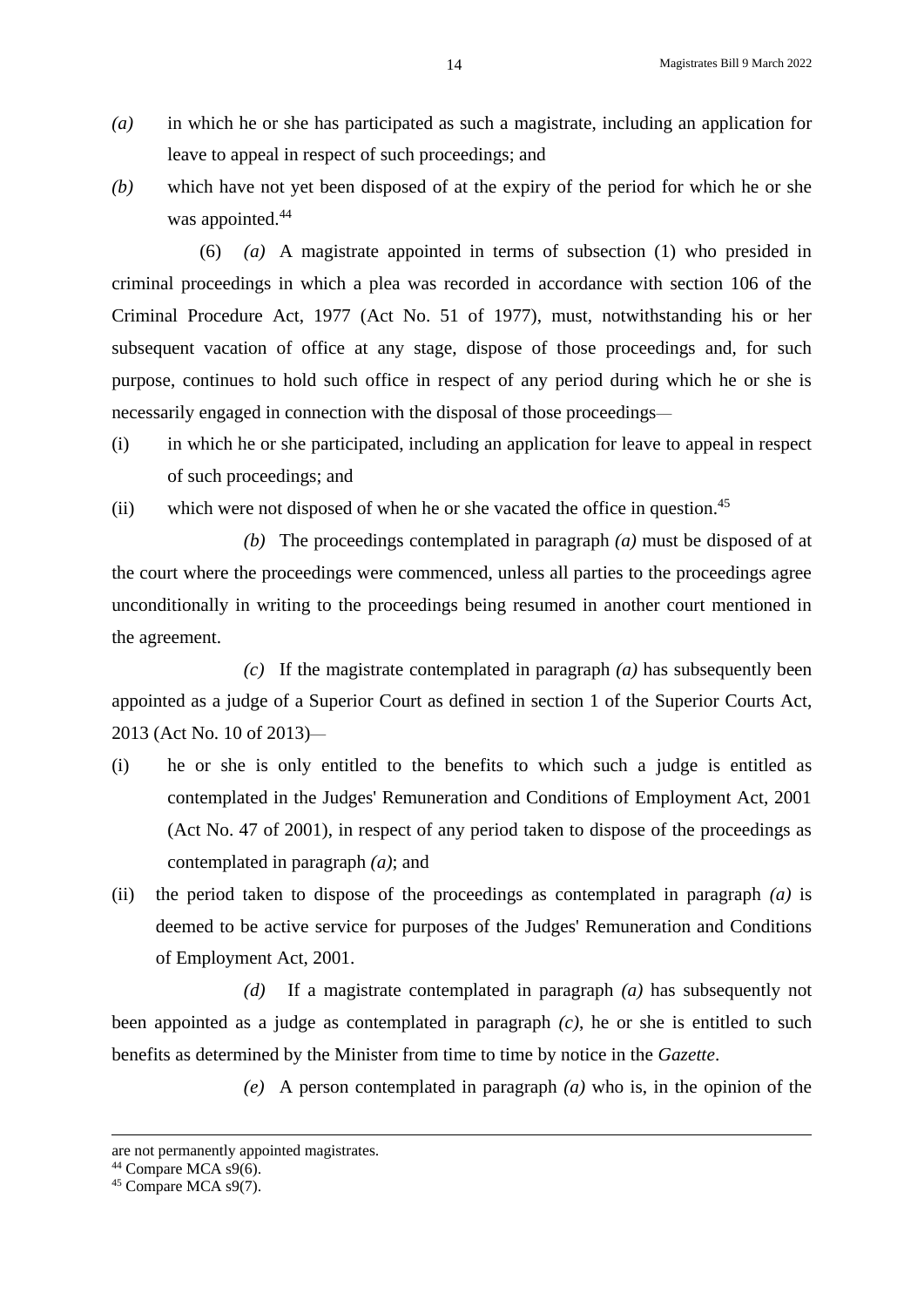Minister—

- (i) unfit to continue holding judicial office for purposes of disposing of the proceedings in question; or
- (ii) incapacitated and is not able to dispose of the proceedings in question due to such incapacity,

may be exempted by the Minister from the provisions of this subsection, after consultation with the Judge President of the Division of the High Court<sup>46</sup> having jurisdiction.<sup>47</sup>

#### **Conditions of service of magistrates, except salary and vacation of office<sup>48</sup>**

**12.** Subject to the provisions of this Act, the conditions of service of a magistrate must be determined in accordance with the regulations under section 19.

#### **Remuneration of magistrates<sup>49</sup>**

**13.** (1) *(a)* Magistrates are entitled to such salaries, allowances and benefits as may be determined by the President, from time to time, by proclamation in the *Gazette*, after taking into consideration the recommendations of the Independent Commission for the Remuneration of Public Office-bearers established under section 2 of the Independent Commission for the Remuneration of Public Office-bearers Act, 1997 (Act No. 92 of 1997).

*(b)* Different categories of salaries and salary scales may be determined by the President in respect of different categories of magistrates.

*(c)* The Commission referred to in paragraph *(a)* must, when investigating or considering the remuneration of magistrates, consult with—

- (i) the Minister and the Cabinet member responsible for finance;
- (ii) the Chief Justice or a person designated by the Chief Justice, acting on behalf of magistrates for the purpose of liaising with the Commission; and
- (iii) the Lower Courts Remuneration Committee referred to in subsection (4).
	- (2) A proclamation in terms of subsection (1)*(a)* or any provision thereof

<sup>46</sup> Existing provision requires consultation with Chief Justice.

<sup>&</sup>lt;sup>47</sup> Deleted:  $\cdot$  (7) The Minister may delegate any of his or her powers in terms of this section to an officer in the public service.".

<sup>48</sup> Similar to s11 of MA. ARMSA is not in favour of conditions of service being determined by the Executive in regulations.

<sup>49</sup> Similar to s12 of MA.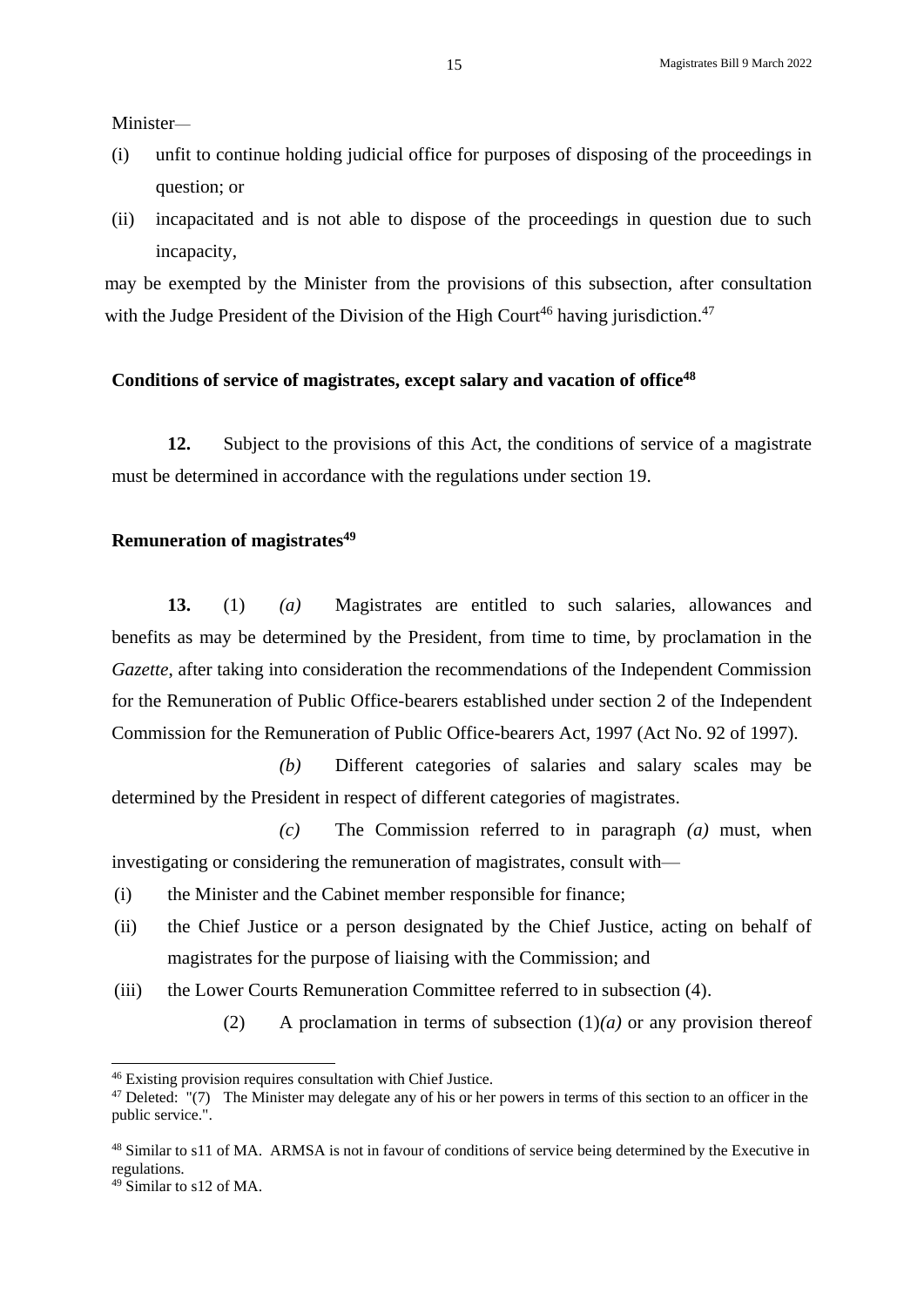may commence with effect from a date which may not be more than one year before the date of publication thereof.

(3) *(a)* A copy of a proclamation issued under subsection (1)*(a)* must be submitted to Parliament for approval before the publication thereof.

*(b)* Parliament must, by resolution—

(i) approve the proclamation, whether in whole or in part; or

(ii) disapprove the proclamation.

(4) *(a)* There is a Lower Courts Remuneration Committee (in this subsection referred to as "the Committee"), consisting of—

(i) two Regional Court Presidents, designated by the Regional Court Presidents;

(ii) two District Court Presidents, designated by the District Court Presidents; and

(iii) two Regional Court magistrates, designated by the Regional Court magistrates; and

(iv) two District Court magistrates, designated by the District Court magistrates.

*(b)* Any member of the Committee serves as such a member for a renewable term of three years, or until recalled or replaced by those who designated him or her as a member.

*(c)* The Committee must interact and consult with the Chief Justice and the Independent Commission for the Remuneration of Public Office-bearers on behalf of magistrates regarding their remuneration, allowances and benefits.

*(d)* The Committee must elect one of its members as its chairperson, to hold such office for the period determined by the Committee.

*(e)* The provisions of section 8 are applicable, with the changes required by the context, in respect of the expenses of members of the Committee.

(5) The amount of any remuneration payable in terms of subsection (1), must be paid out of the National Revenue Fund as contemplated in section 213 of the Constitution.

(6) The remuneration of magistrates may not be reduced except by an Act of Parliament: Provided that a disapproval contemplated in subsection (3)*(b)* is, for the purposes of this subsection, not deemed to result in a reduction of such remuneration.

(7) If an officer or employee in the public service is appointed as a magistrate, the period of his or her service as a magistrate must be reckoned as part of and continuous with his or her service in the public service for the purposes of leave, pension and any other condition of service.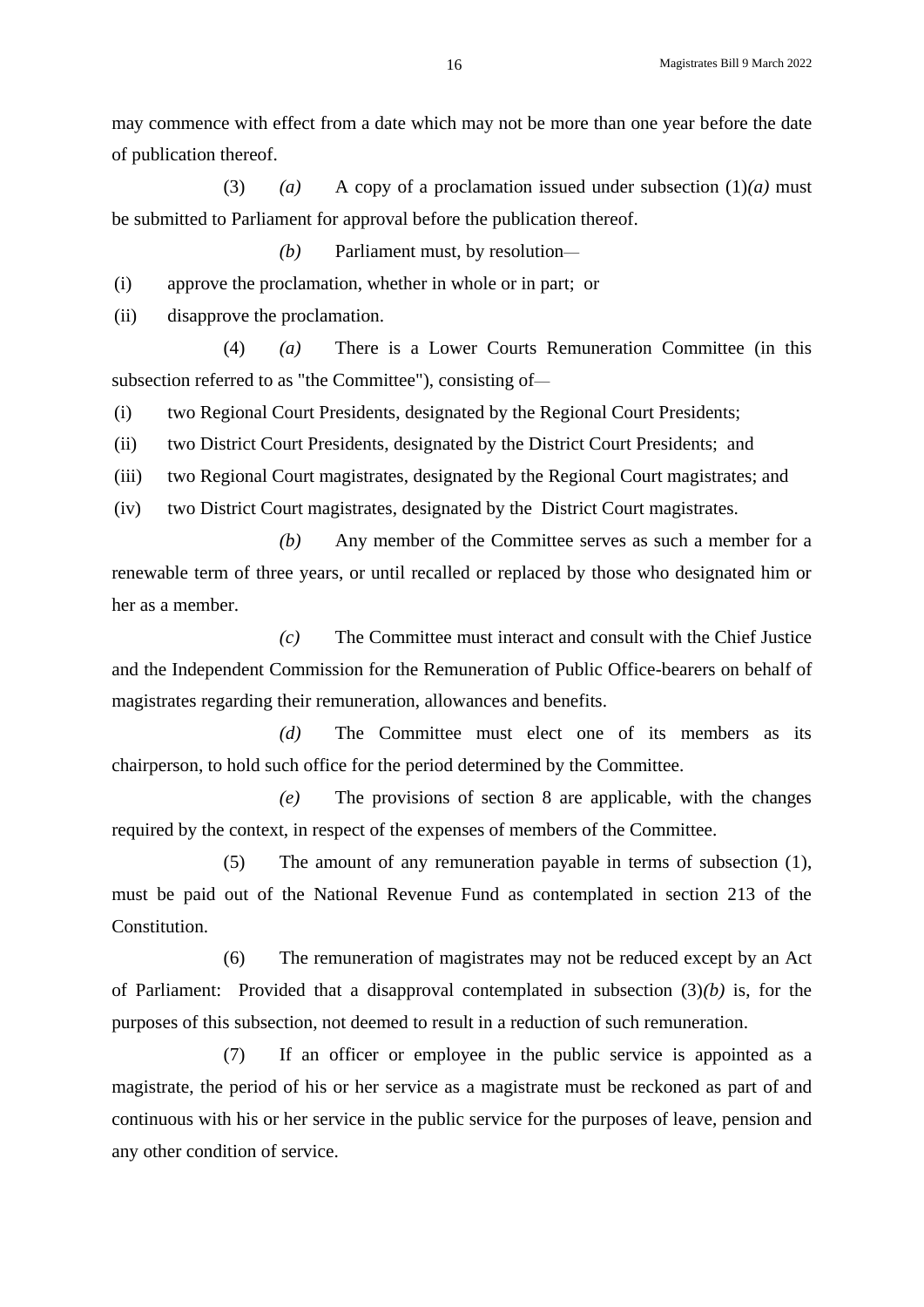#### **Vacation of office by magistrates<sup>50</sup>**

**14.** (1) A magistrate must, subject to subsection (2), retire from office on attaining the age of 65 years: Provided that if he or she attains that age after the first day of any month, he or she is deemed to attain that age on the first day of the next ensuing month.

(2) A magistrate may, before attaining the age of 65 years, notify the Commission in writing that he or she intends to continue to serve in that office for the period indicated by the magistrate in question: Provided that such a period may not be extended beyond the month in which the magistrate will attain the age of 70 years.

(3) *(a)* The Minister may, at the request of a magistrate, allow such magistrate to retire from office—

(i) on account of continued ill-health;  $or<sup>51</sup>$ 

(ii) for any other reason which the Minister deems sufficient.

*(b)* Any request of a magistrate contemplated in paragraph *(a)*(ii) must be addressed to the Minister so that he or she receives it at least six calendar months before the date on which the magistrate wishes so to retire from office, unless the Minister approves a shorter period in a specific case.

*(c)* If a magistrate is allowed to retire from office—

- (i) in terms of paragraph  $(a)(i)$ , he or she is entitled to such pension benefits as he or she would have been entitled to under the pensions Act applicable to him or her if his or her services had been terminated on the ground of continued ill-health occasioned without his or her being instrumental thereto; or
- (ii) in terms of paragraph  $(a)$ (ii), he or she is entitled to the benefits under the pensions Act applicable to him or her at the time of his or her retirement.

(4) *(a)* Subject to subsection (5), a magistrate may resign from office by notice in writing to the Minister that he or she no longer wishes to serve in that office, and must vacate his or her office upon acceptance of such resignation.<sup>52</sup>

*(b)* A notice referred to in subparagraph *(a)* must be given at least six calendar months before the date on which the magistrate wishes to resign, unless the Minister approves a shorter period in a specific case.

*(c)* The Minister must consult with the Commission before the acceptance of a

<sup>50</sup> Compare s13 of MA.

<sup>&</sup>lt;sup>51</sup> Omitted: "(ii) in order to effect a transfer and appointment as contemplated in section 15 (1) of the Public Service Act, 1994 (Proclamation R103 of 1994);".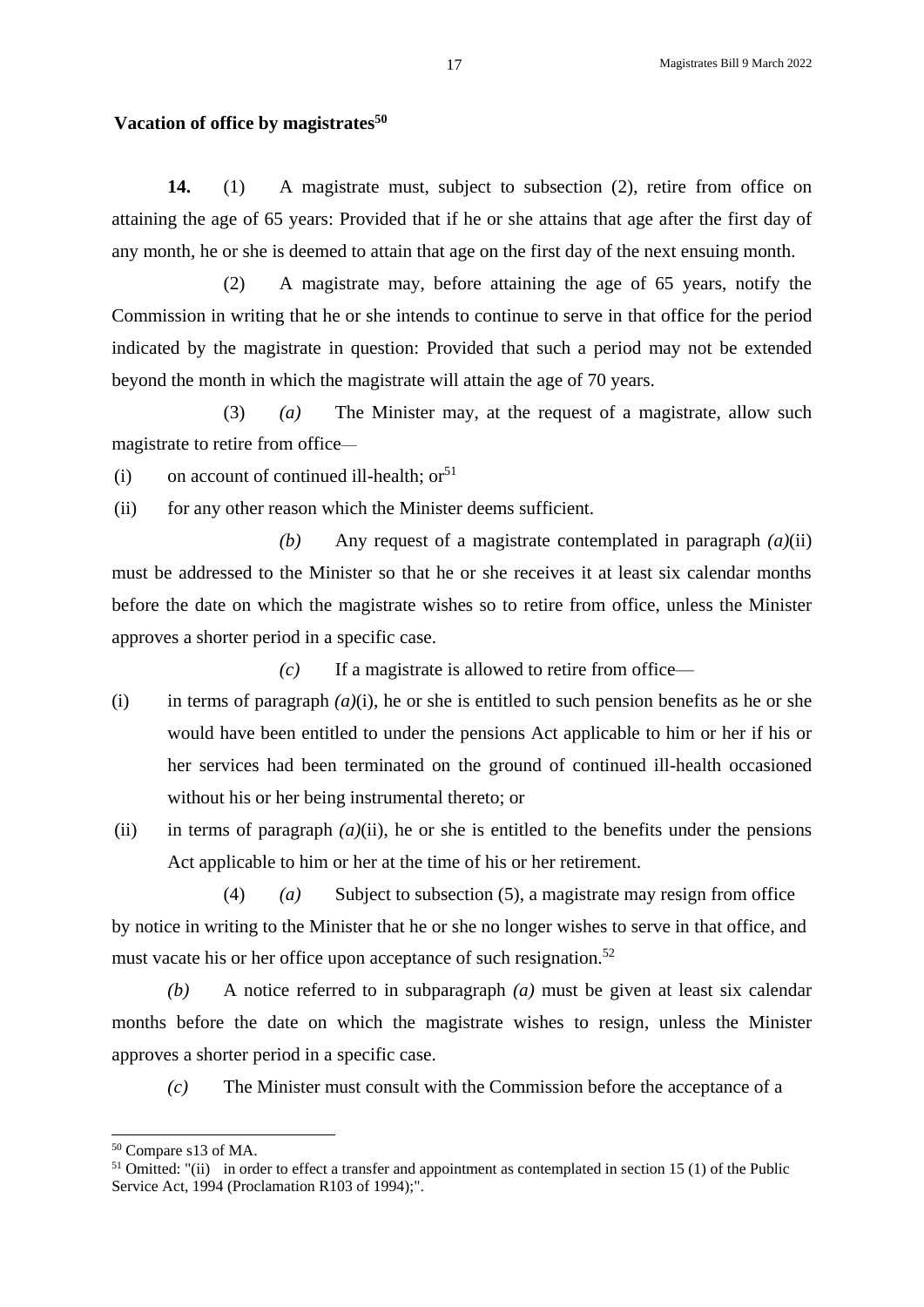resignation, and may subject the acceptance to conditions determined after consultation with the Commission.

(5) When a magistrate is appointed to the office of a judge—

- *(a)* subsection (4)*(a)* and *(b)* is not applicable to his or her resignation from the office of magistrate; and
- *(b)* he or she is entitled to—
	- (i) the payment of his or her actuarial interest, as defined in the rules issued in terms of the Government Employees Pension Law, 1996 [\(Proclamation No. 21](http://dojcdnoc-ln1/nxt/gateway.dll/jilc/kilc/6brg/of8n/pf8n?f=templates$fn=document-frameset.htm#0)  [of 1996\)](http://dojcdnoc-ln1/nxt/gateway.dll/jilc/kilc/6brg/of8n/pf8n?f=templates$fn=document-frameset.htm#0), in the Government Employees Pension Fund as on the date of appointment as a judge; and
	- (ii) the payment of all accumulated leave as on the date of appointment as a judge. (6) *(a)* A magistrate referred to subsection (5) may—
- (i) request the Government Employees Pension Fund to transfer the full actuarial interest from the said Fund to a designated preservation fund where the monies remain until he or she attains the age of 55 years, whereafter he or she can buy a monthly pension or take out an annuity with the further option to withdraw one third of the accrued amount in cash; or
- (ii) request the Government Employees Pension Fund to pay the full actuarial interest to him or her and not to transfer the monies to a preservation fund as contemplated in subparagraph (i).

*(b)* For purposes of this subsection "preservation fund" means a pension preservation fund or a provident preservation fund, as defined in section 1 of the Income Tax Act, 1962 (Act No. 58 of 1962).<sup>53</sup>

# **Removal from office of magistrate<sup>54</sup>**

**15.** (1) A magistrate may not be suspended or removed from office except in accordance with subsections (2), (3) and (4).

(2)  $(a)$  The Minister, on the advice of the Commission, must<sup>55</sup>

<sup>52</sup> Compare s11(2) of Judges' Remuneration and Conditions of Employment Act, 2001.

 $53$  Omitted: "(6) For the purpose of a transfer and appointment contemplated in section 15(1) of the Public Service Act, 1994, a magistrate is deemed to be holding an appointment in an institution as contemplated in that section. (7) The period of service as a magistrate of a magistrate transferred and appointed under section  $15(1)$ of the Public Service Act, 1994, must be reckoned as part of and continuous with his or her service in the public service for the purposes of leave, pension and any other condition of service is retained.".

<sup>54</sup> Compare applicable provisions of s13 of MA.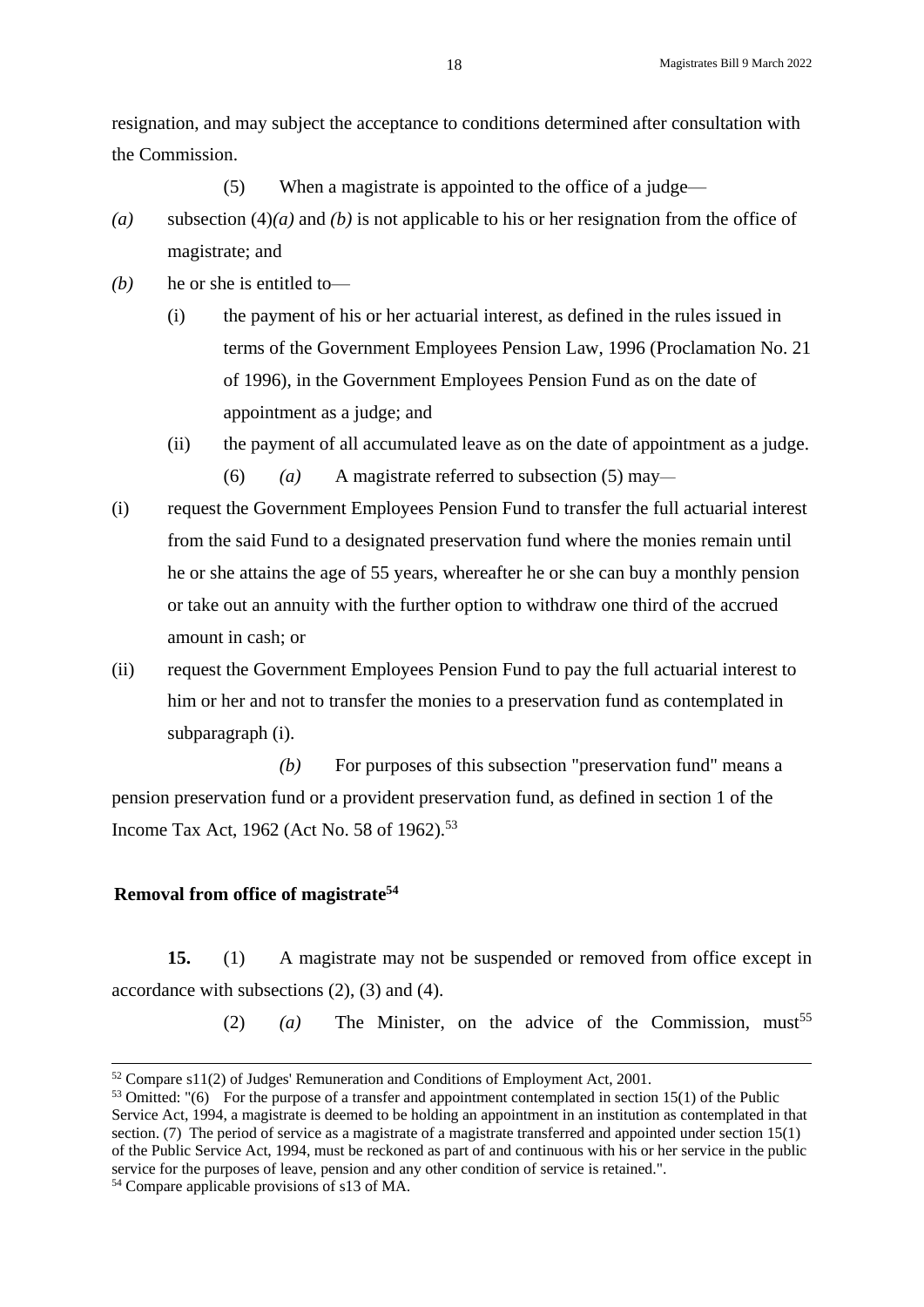provisionally suspend a magistrate from office if—

- (i) the Commission, after affording the magistrate a reasonable opportunity to be heard regarding the desirability of such provisional suspension, is satisfied that reliable evidence exists indicating that an allegation against that magistrate is of such a serious nature as to make it inappropriate for the magistrate to perform the functions of judicial office while the allegation is being investigated; and
- (ii) an investigation has been instituted by the Commission into such magistrate's fitness to hold office.<sup>56</sup>

*(b)* The provisional suspension of a magistrate in terms of paragraph *(a)* lapses after 60 days from the date of the suspension, unless the Commission, within that period, commences its inquiry into the allegation in question by causing a written notice containing the allegation concerned to be served on the magistrate.

*(c)* An inquiry referred to in paragraph *(b)* must be concluded as soon as possible.  $57$ 

(3) *(a)* If the Commission recommends that a magistrate be removed from office on account of—<sup>58</sup>

(i) suffering from an incapacity;

(ii) gross incompetence; or

(iii) being guilty of gross misconduct,

the Minister must suspend that magistrate from office or, if the magistrate is, at that stage, provisionally suspended in terms of subsection (2)*(a)*, confirm the suspension.

*(b)* A report in which the suspension in terms of paragraph *(a)* of a magistrate and the reason therefor are made known, must be tabled in the National

1

<sup>&</sup>lt;sup>55</sup> Previously "may".<br> $56$  Deleted: "(*b* 

 $f'(b)$  A report in which the provisional suspension in terms of paragraph *(a)* of a magistrate and the reasons therefore are made known, must be tabled in Parliament by the Minister within seven days of such suspension, if Parliament is then in session, or, if Parliament is not then in session, within seven days after the commencement of its next ensuing session.

*<sup>(</sup>c)* Parliament must as soon as is reasonably possible, pass a resolution as to whether or not the provisional suspension of the magistrate is confirmed.

*<sup>(</sup>d)* If Parliament passes a resolution as contemplated in paragraph *(c)* that the provisional suspension is not confirmed, the suspension lapses.".

<sup>&</sup>lt;sup>57</sup> Deleted:  $\frac{r}{g}$  Parliament may, at any stage pending—

<sup>(</sup>i) the conclusion of an inquiry referred to in paragraph *(e)*; or

<sup>(</sup>ii) a resolution referred to in subsection (5)*(c)*,

pass a resolution setting aside the suspension of the magistrate concerned, whereupon the suspension shall lapse forthwith.".

 $58$  Grounds aligned with those of judges – s177(1) of Constitution.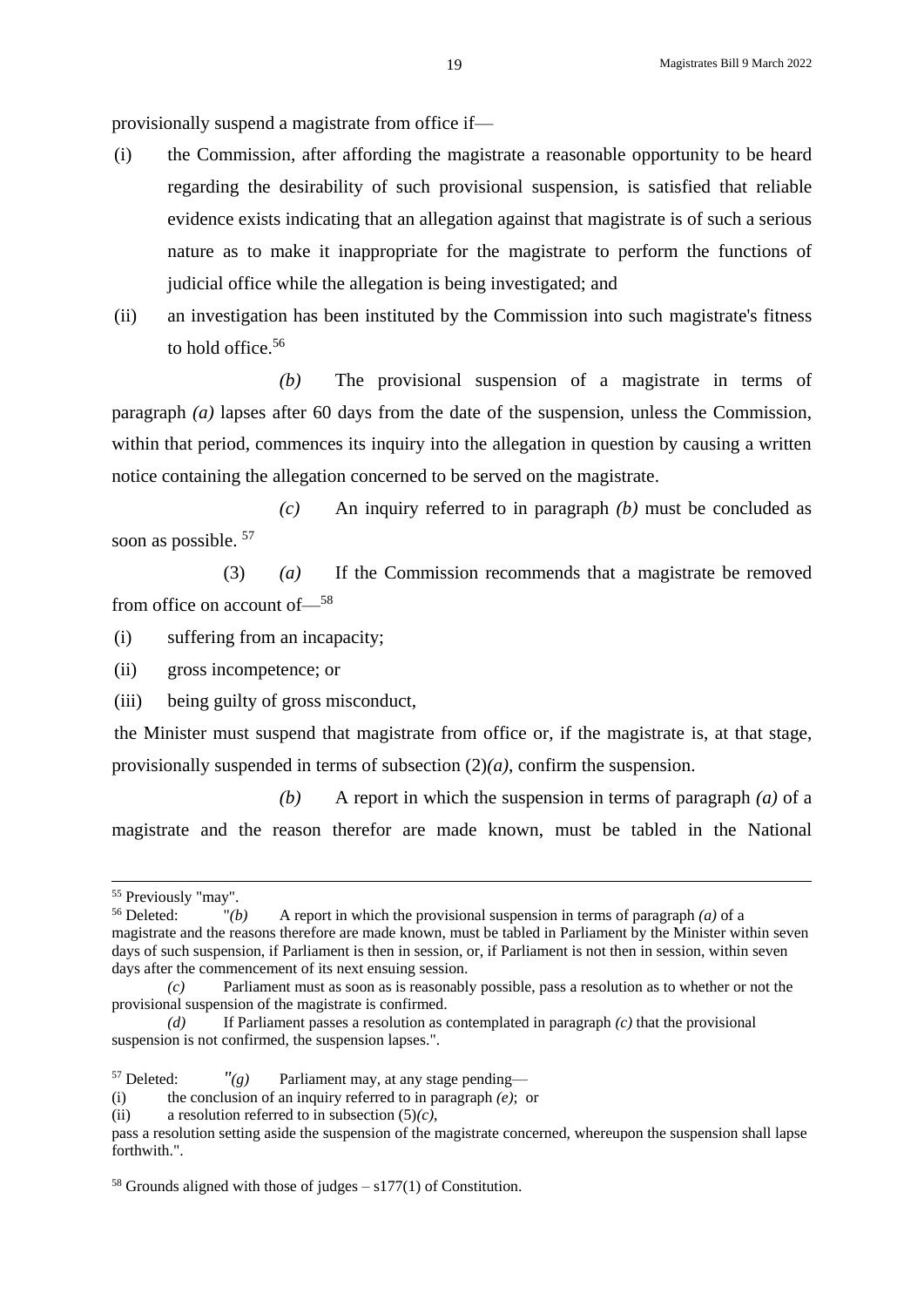Assembly<sup>59</sup> by the Minister within 14 days of such suspension, if the Assembly is then in session, or, if the Assembly is not then in session, within 14 days after the commencement of its next ensuing session.

 $(c)$  The National Assembly<sup>60</sup> must, as soon as is reasonably possible, pass a resolution as to whether or not the restoration to his or her office of a magistrate so suspended is recommended.

*(d)* After a resolution has been passed by the National Assembly as contemplated in paragraph *(c)*, the Minister must restore the magistrate concerned to his or her office or remove him or her from office, as the case may be.

(4) *(a)* The remuneration of a magistrate is not affected during a period of suspension in terms of subsection  $(2)(a)$  or  $(3)(a)$ , unless the Commission determines otherwise.

*(b)* If the Commission determines that the remuneration of a magistrate must be reduced or withheld in terms of paragraph *(a)*, a report regarding that determination and the reason therefor must be tabled in the National Assembly by the Minister within seven days of such determination, if the Assembly is then in session, or, if the Assembly is not then in session, within seven days after the commencement of its next ensuing session.

*(c)* The National Assembly must, within 30 days after the report referred to in paragraph *(b)* has been tabled, or as soon thereafter as is reasonably possible, consider that report and pass a resolution as to whether or not the determination concerned is confirmed, either with or without amendment, or set aside.

*(d)* If the National Assembly passes a resolution as contemplated in paragraph *(c)* that the determination is set aside, that determination lapses with effect from the date when the determination was first made.

## **Powers and duties of magistrates<sup>61</sup>**

**16.** (1) A magistrate has the powers and performs the duties conferred on or assigned to him or her by or under the laws of the Republic.

(2) The Minister may, after consultation with the Commission, make

<sup>59</sup> Previously "Parliament".

 $60$  In subclauses (2), (3) and (4), "Parliament" has been replaced by "National Assembly". This is in line with the constitutionally determined procedure in respect of judges – s177(1) of the Constitution.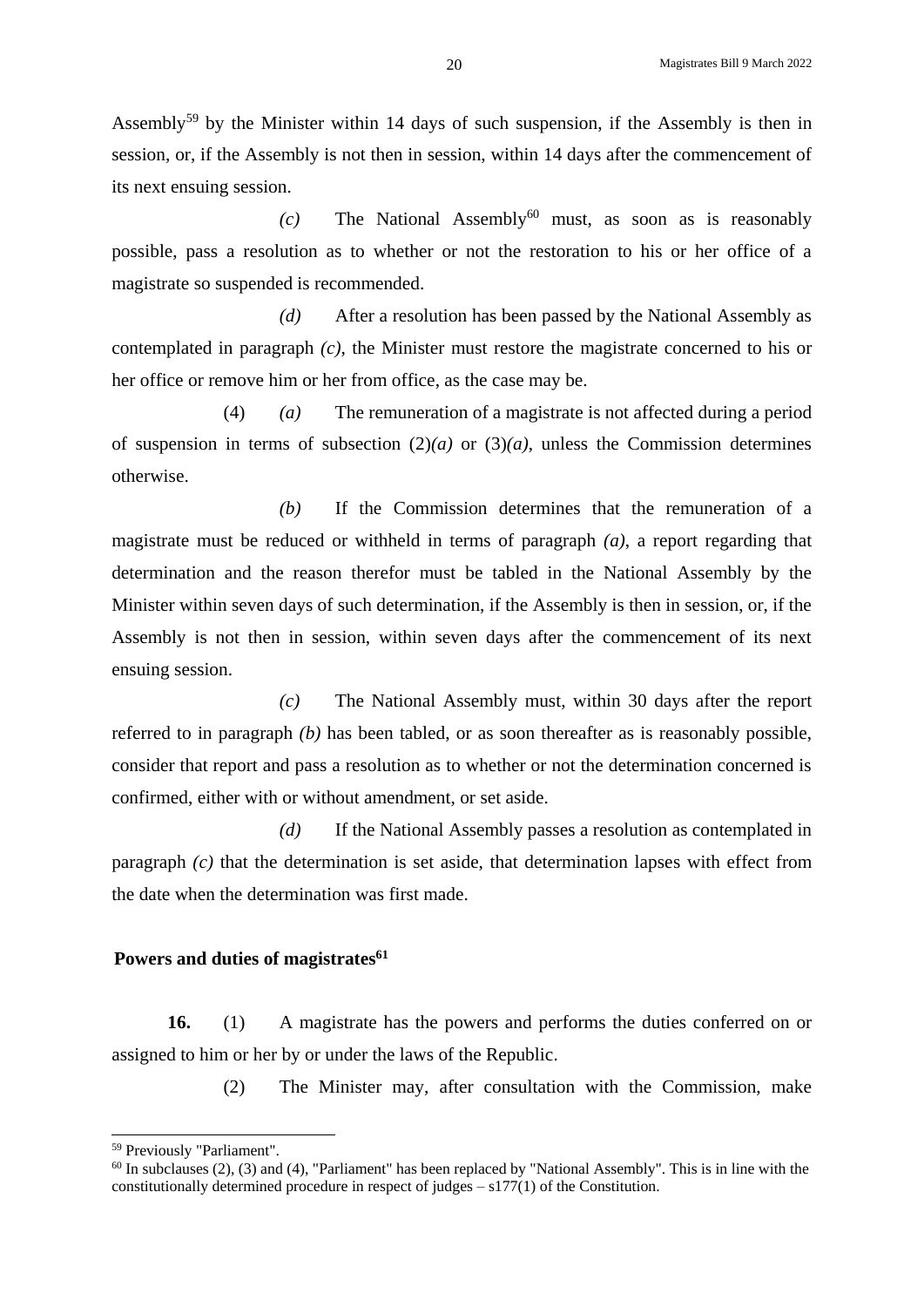regulations conferring on or assigning to magistrates administrative powers and duties which do not affect the judicial independence of magistrates, including regulations empowering the Minister, after consultation with the Commission, to confer or assign administrative powers and duties of a general nature on or to magistrates.

(3) The provisions of section 17(6) apply with the necessary changes required by the context in respect of any regulation made under subsection (2).

#### **Magistrates may not perform other paid work and disclosure of registrable interests<sup>62</sup>**

**17.** (1) No magistrate may perform any paid work outside his or her duties of office.

(2)<sup>63</sup> *(a)* Every magistrate must disclose to the Registrar, in the prescribed form, particulars of all his or her registrable interests and those of his or her immediate family members.

*(b)* For purposes of this section 'immediate family member' means the spouse, civil partner or permanent life partner of a magistrate and includes dependent children of, and family members living in the same household with, that magistrate.

(3) The first disclosure in terms of subsection (2) must be within 60 days of a date fixed by the President by proclamation, and thereafter annually and in such instances as prescribed.

(4) The Registrar must open and keep a register, called the Register of Magistrates' Registrable Interests, and must—

- (i) record in the Register particulars of magistrates' registrable interests;
- (ii) amend any entries in the Register when necessary; and
- (iii) perform the other duties in connection with the Register as required in terms of this Act.

(5) The Minister must, after consultation with the Commission, make regulations regarding the content and management of the Register referred to in subsection  $(4)(b)$ , which regulations must at least prescribe—

*(a)* the format of the Register;

<sup>61</sup> Similar to s14 of MA.

 $62$  Similar to s15 of MA, but the existing provision allows for the Minister to authorise other "paid work" by a magistrate, which is deleted.

 $63$  Subclauses (2) and (3) are new and are similar to section 13(3) and (4) of the Judicial Service Commission Act, 1994.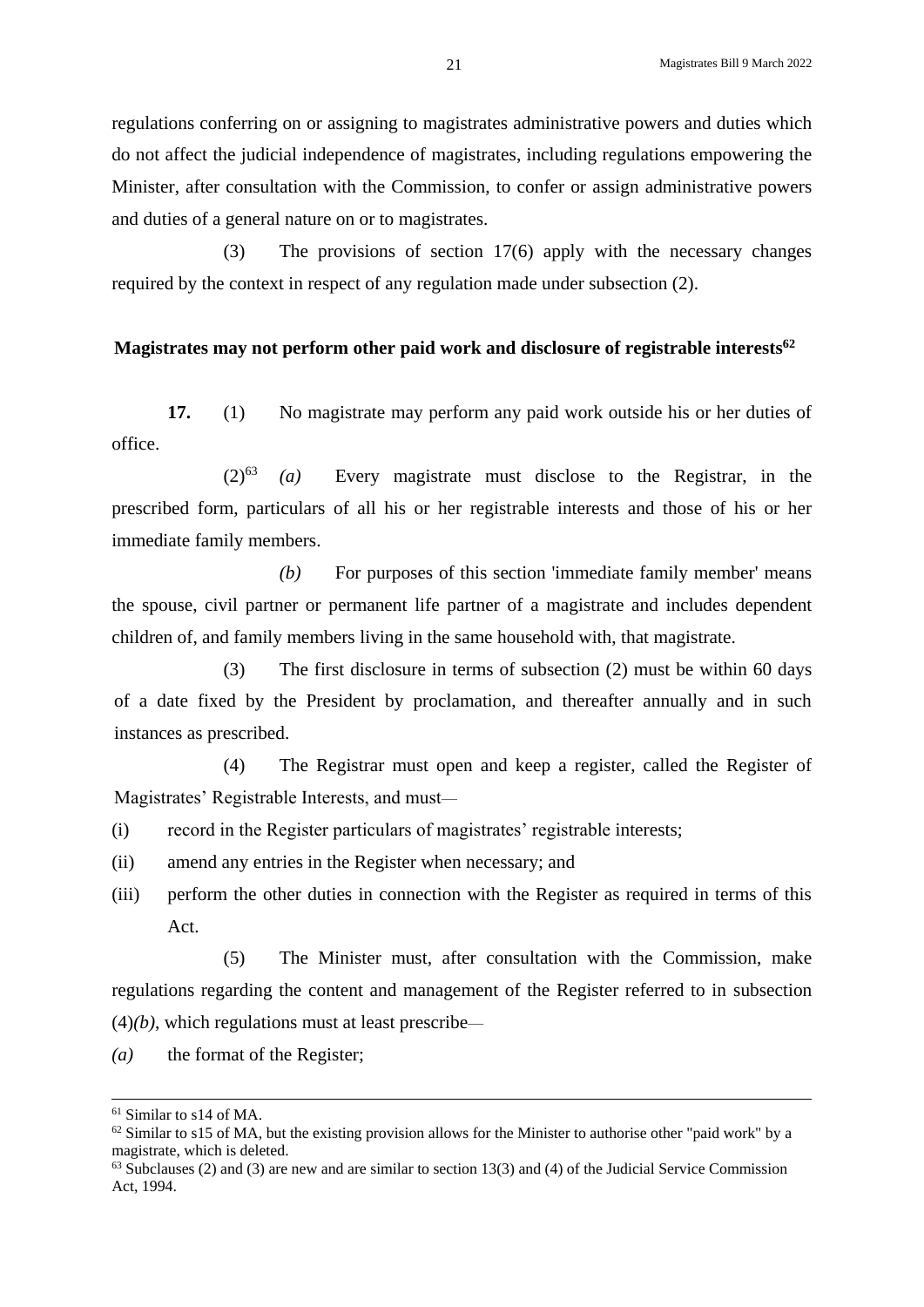- *(b)* the kinds of interests of magistrates and their immediate family members that are regarded as registrable interests;
- *(c)* the manner and the instances in which, and the time limits within which, registrable interests must be disclosed to the Registrar;
- *(d)* a confidential and a public part of the Register and the interests to be recorded in those parts respectively;
- *(e)* a procedure providing for public access to the public part of the Register and a procedure for providing access to, and maintaining confidentiality of, the confidential part of the Register; and
- *(f)* the lodging of a complaint by the Registrar, in the event of failure to register any registrable interest by any magistrate, including any failure to register any such interest within a prescribed time limit, or disclosure of false or misleading information by any magistrate.

(6) Any regulations made under subsection (5) must, before publication thereof in the *Gazette*, be tabled in Parliament by the Minister, for approval and Parliament may, after obtaining and considering public comment thereon, approve the regulations or any subsequent amendment thereof—

- *(a)* without any changes thereto; or
- *(b)* with such changes thereto as may be effected by Parliament.

# **Equal benefits accruing to spouses and partners of magistrates<sup>64</sup>**

18. (1) If a magistrate who is not legally married is involved with not more than one person in a permanent heterosexual or same-sex life partnership—

- *(a)* in which the magistrate and the person concerned have undertaken reciprocal duties of support; and
- *(b)* which is registered with the Secretary of the Commission in accordance with the regulations made under section 19,

that person is for all purposes regarded as the lawfully wedded spouse of that magistrate.

(2) If a magistrate is married in terms of the Recognition of Customary Marriages Act, 1998 (Act No. 120 of 1998), and has more than one spouse in accordance with that Act, all the spouses of the magistrate are, for all purposes, regarded as the lawfully

<sup>64</sup> Previously s15A of MA.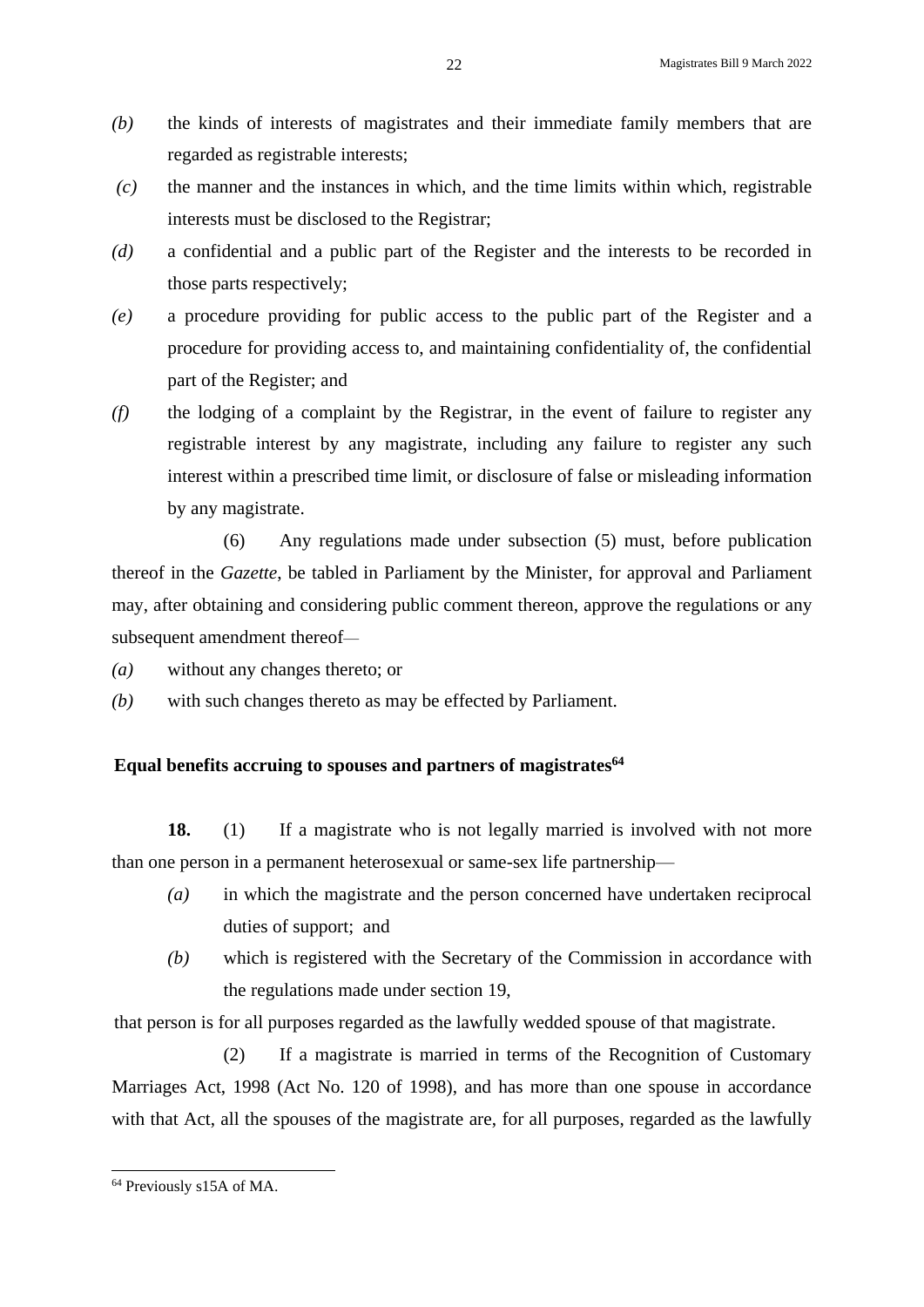wedded spouses of that magistrate who must share equally in any benefit accruing to a spouse of a magistrate in terms of the law.

# **Regulations<sup>65</sup>**

**19.** (1) The Minister may, after consultation with the Commission, make regulations regarding the following matters in relation to magistrates:

- *(a)* (i) The requirements for appointment as a District Court magistrate, District Court senior magistrate and District Court President;
	- (ii) the requirements for appointment as a Regional Court magistrate and Regional Court President; and
	- (iii) transfer and resettlement costs;
- *(b)* the duties, powers, conduct, discipline, hours of attendance, leave of absence, including leave gratuity, and any other condition of service, including the occupation of official quarters;
- *(c)* the creation of posts on the fixed establishment, and the number, grading, regrading, designation, re-designation or conversion of posts on the fixed establishment of any District Court or Regional Court;
- *(d)* training, including financial assistance for such training;
- *(e)* the code of conduct referred to in section  $4(d)$  to be complied with by magistrates;
- *(f)* the provision of official transport;
- $(g)$  the conditions on which and the circumstances under which allowances<sup>66</sup> for overtime duty, and travel, subsistence, climatic, local and other allowances, may be paid, and the amounts thereof; 67
- *(h)* the circumstances under which a medical examination is required for the purposes of any provision of this Act or any other law, and the form of medical reports and certificates;
- *(i)* the legal liability of any magistrate in respect of any act done in terms of this Act or any other law and the legal liability emanating from the use of official transport;
- *(j)* the circumstances under which and the conditions and manner in which a magistrate may be found to be suffering from an incapacity, to be grossly incompetent, or to be

<sup>65</sup> Based on s16 of MA.

<sup>66</sup> Previously "remuneration".

<sup>67</sup> "and the amounts thereof" added.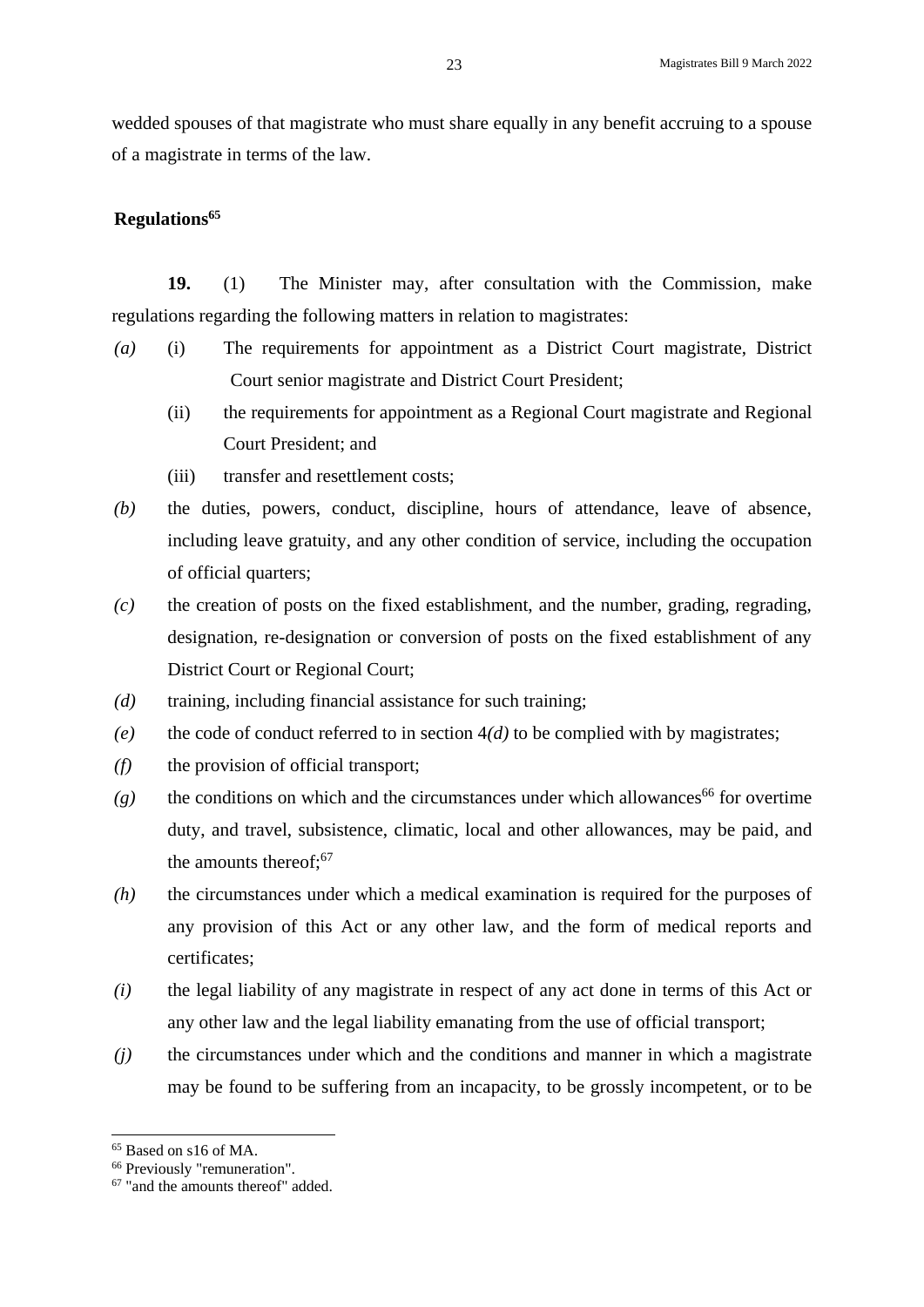guilty of gross misconduct;

- *(k)* the procedure for dealing with complaints and grievances of magistrates, and the remedies that may be imposed if a magistrate is found guilty of misconduct;
- *(l)* the recognition of any professional society;
- *(m)* the requirements for, and the registration of, not more than one person and the deregistration of that person as a partner of a magistrate, as envisaged in section 18, with the Secretary of the Commission<sup>68</sup>; and
- *(n)* in general, any matter, which is not in conflict with this Act, which is reasonably necessary for the regulation of the conditions of service of magistrates or any other matter in connection with the rights, powers, functions and duties of a magistrate.

(2) *(a)* Subject to paragraph *(b)*, any regulation under this section which results in State expenditure, must be made with the concurrence of the Cabinet member responsible for finance.

*(b)* If any regulation under this section provides for the payment of any amount of money contemplated in subsection  $(1)(a)(iii)$  and  $(g)$ , the Minister may, from time to time, after consultation with the Commission, adjust such amount by notice in the *Gazette*. 69

(3) A regulation made under subsection (1)*(j)*, and which regulates the attendance of persons at misconduct proceedings contemplated in such a regulation, may provide that any person who contravenes a provision thereof or fails to comply therewith is guilty of an offence and on conviction is liable to a fine, or to imprisonment for a period not exceeding three months.

(4) The provisions of section 17(6) apply with the necessary changes required by the context in respect of any regulation made under subsection  $(1)$ .<sup>70</sup>

## **Repeal of Act 90 of 1993**

**20.** The Magistrates Act, 1993 (Act No. 90 of 1993), is hereby repealed.

#### **Transitional provisions and savings**

<sup>68</sup> Formerly "Director-General".

<sup>69</sup> New.

<sup>70</sup> New